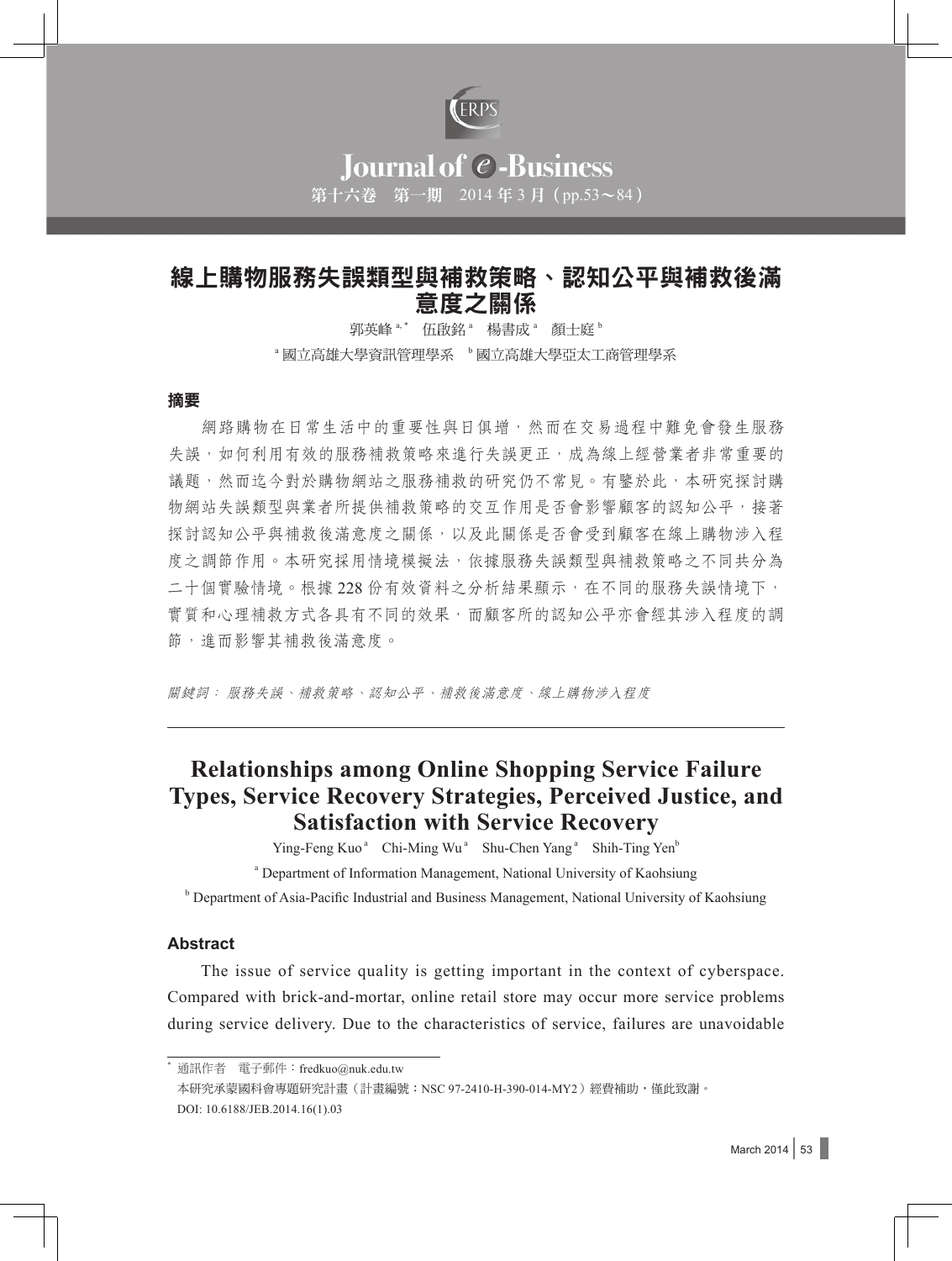therefore how to correct the failure and compensate customers still unclear. This study applied scenarios method to discover the effect of recovery strategies on customer perceived justice and customer satisfaction with service recovery in various failure types; further, the moderator effect of online shopping involvement on the relationship between customer perceived justice and customer satisfaction with service recovery was also investigated. Results based on 228 valid respondents indicated that the interaction of service failure type and service recovery has significant effects on customer perceived justice. Further, online shopping involvement has moderating effect on the relationship between customer perceived justice and satisfaction.

*Keywords: Service failure, service recovery strategies, perceived justice, post-recovery satisfaction, online shopping involvement*

# **1.** 緒論

由於服務具有不可分割與無形的特性,使得企業雖然試著在服務傳遞的過程中 提供高品質的服務,卻難以完全地避免服務失誤(Service Failure)的發生(Goodwin and Ross, 1992; Aurier and Siadou-Martin, 2007)。服務提供者從第一次接觸顧客直至 最近一次接觸顧客的每個環節中,均可能發生服務失誤(Kelley and Davis, 1994)。 而曾經經歷過服務失誤的顧客可能會告訴其他顧客有關服務失誤的經驗,形成所謂的 負面口碑,甚至造成顧客怨恨而不再與該服務提供者進行交易或互動,因而影響業者 的獲利與聲譽(Bitner et al., 2000)。

此外,負面的服務接觸會破壞過去良好的服務紀錄,降低顧客對服務品質的評 價並造成顧客轉換至其他的服務供應商,使得業者需再耗費大量成本來另尋新的顧 客(Kelley and Davis, 1994)。實際上,大部分的顧客在遇到服務失誤時,都不會輕 易離去,反而會期待業者能夠進行補償(Berry and Parasuraman, 1991; Goodwin and Ross, 1992; Blodgett et al., 1997; Holloway and Beatty, 2003)。因此當服務造成失誤 時,如何利用有效的服務補救策略 (Service Recovery Strategies) 來進行失誤的更 正,乃是非常的重要議題(Webster and Sundaram, 1998)。

企業進行服務補救時,補救策略可以影響顧客的評價(Smith et al., 1999)、 轉換顧客的行為,且與信任、再購意願、承諾以及口碑之間具有直接影響之關係 (Goodwin and Ross, 1992; Blodgett et al., 1997)。而良好的補救策略可以使不滿意的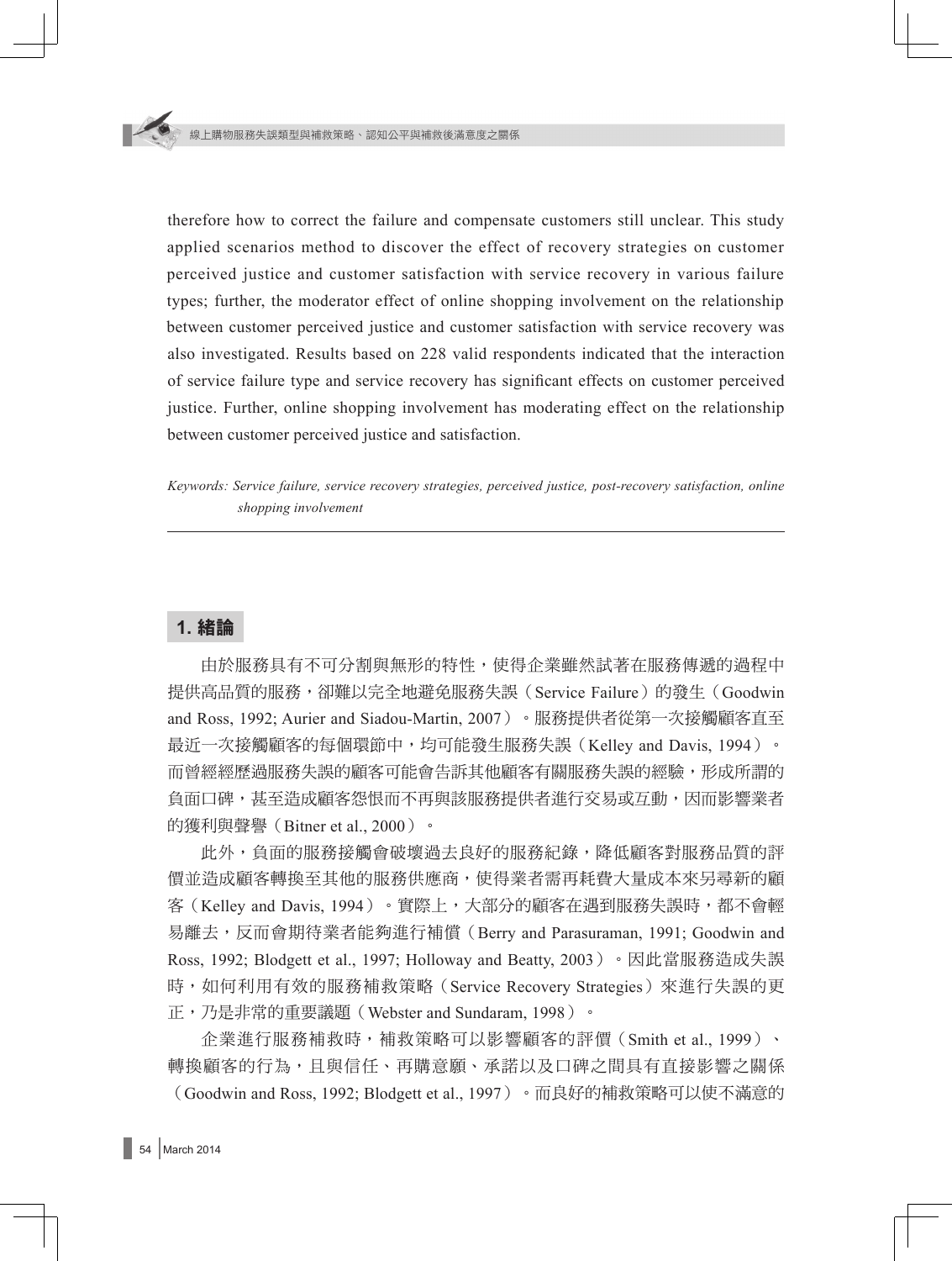顧客回復到滿意的狀態、提升顧客留住率(McCollough et al., 2000)、甚至與顧客建 立長期的良好關係 (Hart et al., 1990),這使之成為忠誠的顧客(Boshoff, 1997)。 因此,做好服務補救,不僅可以讓顧客重新回流與再次購買,還可以讓顧客為公司做 免費的口碑宣傳,引進新的顧客。有鑑於此,服務失誤的補救方式乃是業者維持市占 率及競爭優勢的重要關鍵因素(Maxham III, 2001)。

然而,並非所有的補救策略在解決不同情境下的顧客抱怨都具備同樣的效果 (Blodgett et al., 1997), 對顧客抱怨進行不當的處理,反而會加深顧客對於業者的 負面印象 (Hart et al., 1990), 甚至導致雙重傷害 (Bitner et al., 1990)。Keaveney (1995)亦指出,服務失誤與不當的服務補救措施,是服務業中顧客轉換購買選擇的 最重要原因,且顧客轉換至其他服務業者通常並非受核心的服務失誤所影響,而是無 法接受員工對服務失誤補救的回應與處理方式。

有關服務失誤與服務補救之文獻為數眾多,早期主要以實體服務供應商(如零 售業、航空業、旅館與餐飲業等)為研究對象,而近年來探討有關於線上服務失誤 之研究則有越來越多的趨勢。隨著電子商務的迅速發展,網路購物的重要性與日俱 增。Barwise et al. (2002)認為,網際網路雖然並未改變行銷策略的基本原則,但在 線上環境中所發生的服務失誤事件,確實與傳統實體服務失誤有相當大的不同,例如 有關信用卡安全、隱私、網站瀏覽的易用性等,都成為電子服務品質低落的潛在關鍵 因素(Holloway and Beatty, 2003)。Holloway and Beatty(2003)提出在電子商務及 網路購物的環境中,由於沒有存在顯著的轉換成本,顧客可輕易地利用滑鼠轉換提供 服務的業者,使得服務品質相較於其他服務業來的重要。因此,許多學者亦將服務失 誤與服務補救的研究領域擴展到網路的商業環境中(例如 Holloway and Beatty, 2003; Forbes et al., 2005; Collier and Bienstock, 2006; Holloway and Beatty, 2008; Kuo et al., 2011; Wang et al., 2011; Kuo and Wu, 2012)。

在服務補救的範疇中,顧客通常會藉由衡量「服務失誤所造成的損失」以及「業 者提供的補償」是否相等,來判斷服務提供者是否達成良好的服務補救(Blodgett et al., 1997)。因此,認知公平(Perceived Justice)被認為是顧客在評估企業補救策 略時的關鍵性要素(Hoffman and Kelley, 2000; Maxham III, 2001; Wirtz and Mattila, 2004; Schoefer, 2008)。然而, 顧客所感受到的公平性是否會帶來滿意程度的提 升,則可能視其對線上購物的涉入程度來決定。根據涉入程度的定義(Zaichkowsky, 1985),當顧客認知到線上購物的自我攸關程度愈高時,會進而產生一連串關心線 上購物所衍生出服務失誤的解決方式及是否感到公平的行為,亦會影響其滿意度的形 成。因此本研究主要目的在於,探討顧客在購物網站遭遇不滿意的服務時,對於該購 物網站進行補救的過程中,服務失誤類型與補救策略的交互作用對於顧客認知公平的 影響,以及認知公平對於補救後滿意度感受的作用,並且進一步探討顧客的線上購物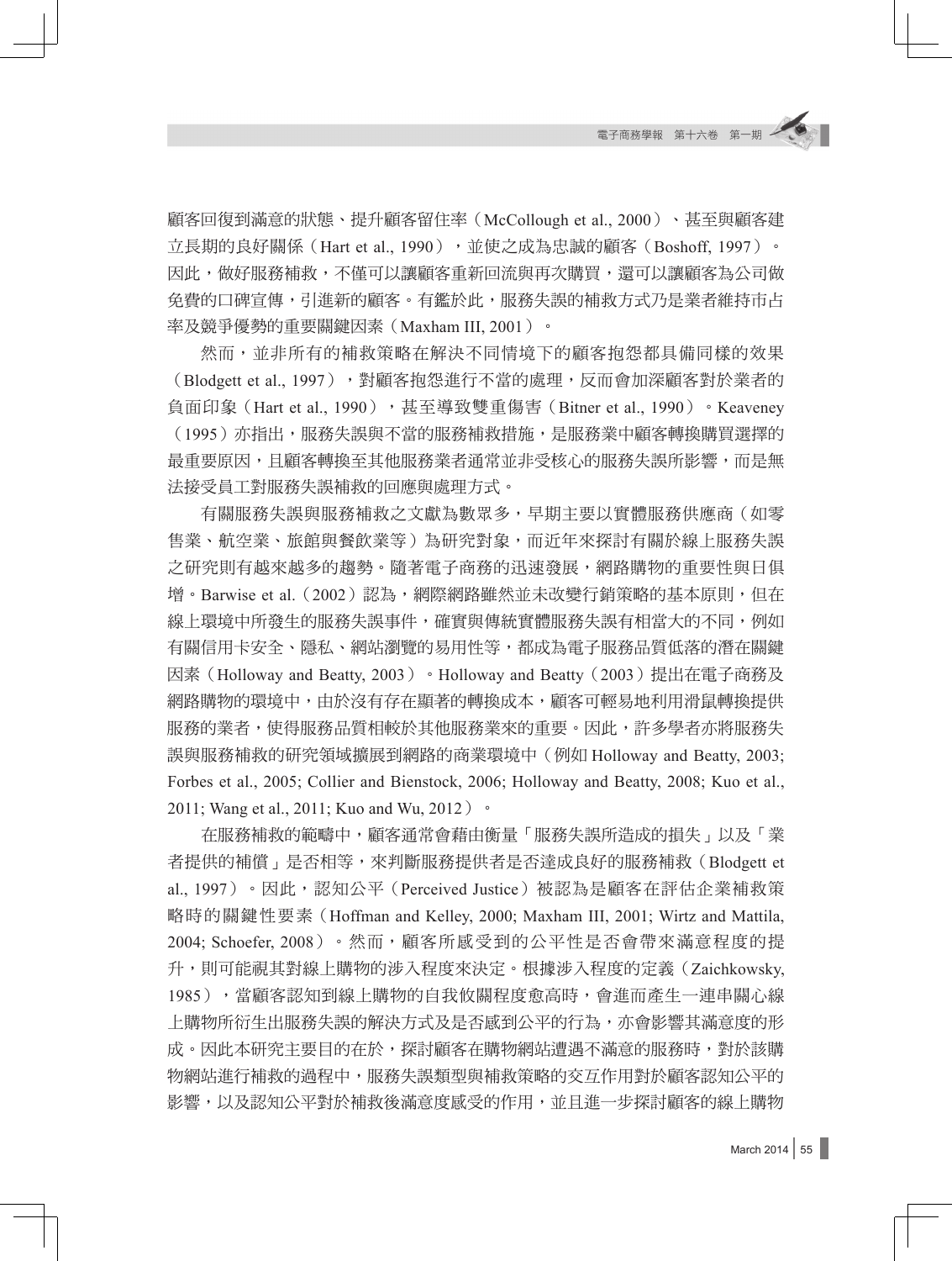涉入程度是否對認知公平與補救後滿意度之間的關係產生調節效果,並依此提供購物 網站業者相關建議,以做為其經營管理之參考。

# **2.** 文獻探討

#### **2.1** 網路購物的服務失誤、補救策略與補救後滿意度

服務失誤為顧客與業者接觸期間,任何與服務相關的不幸事件與問題(Maxham III, 2001);服務補救係指業者回應服務失誤所採取的行動(Gronroos, 1988),而 補救策略則是企業用來解決顧客抱怨,並透過抱怨處理建立顧客對企業信賴的方法 (Hart et al., 1990)。有關服務失誤的分類以 Bitner et al.(1990)提出的分類方式最 受重視,分別為服務傳送系統之員工所造成、顧客要求所造成、員工自發及自主性 行為所造成,後續的學者也以這三大分類為基礎,進行服務失誤之相關研究(例如 Forbes et al., 2005)。服務補救策略若依據有形性進行分類,則可分為實質與心理層 面的補救策略(Miller et al., 2000)。實質層面補救策略是透過實質上的補償(如免 費商品、退款、贈品、折扣與折價券等)來減輕顧客的實際損失;而心理層面補救措 施是指能夠直接改善顧客心理不滿情況的行動,包括道歉及解釋等。

隨著網路購物的興起,學者也開始針對此領域進行相關的研究。舉例而言, Holloway and Beatty(2003)將最常見的網路購物服務失誤歸納為配送問題、網站設 計問題、顧客服務問題、付款問題、安全性的問題、混雜性的問題與其他等七大類 型,其中配送問題是最常發生的。在其後續的研究中,則將網路購物失誤類型分為網 站設計、完整度與可靠度、顧客服務及安全與隱私權四類,其中顧客最不滿意的構面 為完整度與可靠度,最感到滿意的構面為網站設計(Holloway and Beatty, 2008)。 Forbes et al.(2005)探討線上零售商之服務失誤與補救策略類型的研究中,將線上零 售商的服務失誤分類為二大類、十細項服務失誤類型:第一大類為服務傳遞系統的 失誤,包含緩慢 / 未提供服務、系統訂價錯誤、包裝錯誤、缺貨、產品缺陷、錯誤資 訊、網站系統失誤;第二大類則為顧客或員工所浩成的失誤:包含員工無法滿足顧客 特殊的訂單與要求、顧客本身所造成的錯誤、尺寸不合。其中,「包裝錯誤」為次數 最多之服務失誤,而令顧客最不滿意的服務失誤為「尺寸不合」。此外,在其研究中 有關服務補救類型,可分為十一類,包括折扣、失誤更正、失誤更正並額外補償、更 換商品、道歉、退款、折價券、提出不滿意的更正、失誤擴大、什麼也沒做、以實體 商店取代。Kuo et al. (2011)從買家的觀點蒐集線上拍賣服務接觸中,賣家因服務失 誤淮行補救後所浩成的買家滿意與不滿意之 867 個事件,並加以歸類後,將線上拍賣 之服務失誤分為三大類十八細項,包括服務傳遞系統失誤、買家需求和要求之失誤、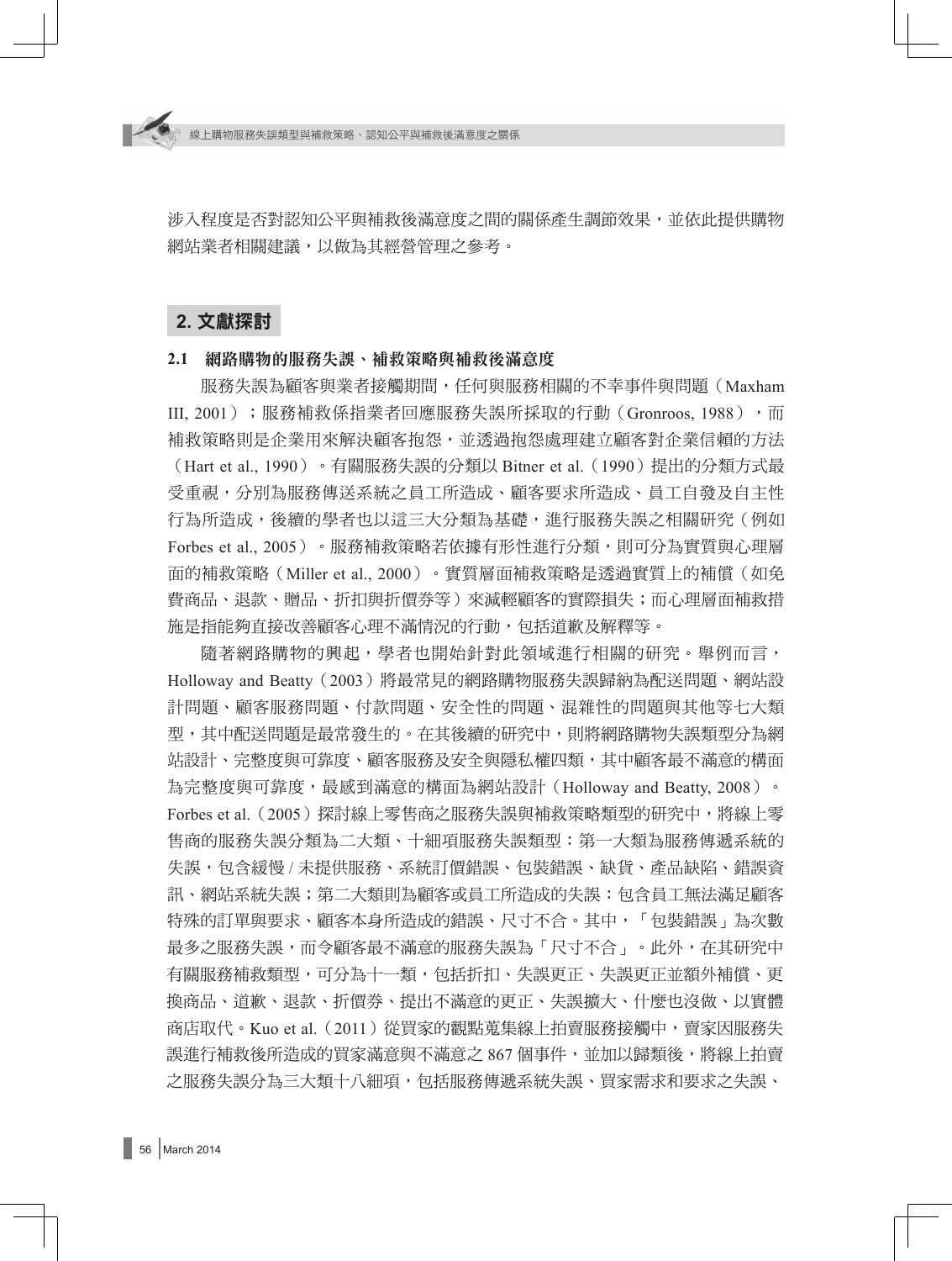以及賣家自發及自主性的失誤行為;而補救策略則與 Forbes et al. (2005)的分類相 似,唯獨「以實體零售商店進行更正」之補救策略未在該研究結果中出現。

顧客的滿意度是企業追求的目標,亦是取得競爭優勢與企業成長的關鍵;同時, 顧客滿意度在服務補救的過程中亦扮演著重要的角色,並直接影響顧客的態度與行 為意向(Holloway et al., 2005)。補救後滿意度係指「顧客在經歷服務失誤後,對企 業所進行補救行動之整體滿意程度,並且有別於顧客在接受服務後所產生之第一次 滿意」,又稱為第二次滿意(Smith et al., 1999; McCollough et al., 2000; Harris et al., 2006)。服務補救後的滿意度除了會影響顧客後續的信任、承諾與忠誠度(Goodwin and Ross, 1992; Weun et al., 2004; Wang et al., 2011) 外,還會產生口碑效果、推薦 行 為(Wirtz and Mattila, 2004) 與 再 購 意 願(Kuo and Wu, 2012)。 在 Spreng et al. ( 1995 ) 的研究中發現,顧客認為若服務提供者在發生服務失誤時承認其錯誤,並 且透過有效的服務補救來補償,除了會讓顧客減低其服務失誤所造成的負面印象外, 還可轉移對失誤的歸咎方向。換言之,相對於第一次服務後的印象,顧客在抱怨後所 得到的第二次滿足會帶來更強的顧客忠誠度。因此,補救後的滿意度可為企業帶來許 多利益,如提高顧客的購買意願及忠誠度、修補與顧客間之關係以及提高公司的名 譽。

由於線上服務與交易的重要性越來越高,近幾年有關於線上服務失誤、補救策略 與滿意度的相關研究中,Holloway and Beatty(2008)將線上購物的服務失誤進行分 類,並探討無法適當補救以提高顧客滿意度的原因;Wang et al.(2011)探討線上購 物之服務失誤嚴重性、認知公平、轉換成本與忠誠度之間的關係;Kuo et al.(2011) 則探討在不同網路拍賣服務失誤情境下,顧客對服務補救的滿意度之差異;此外,亦 有些研究僅探討服務補救的情境下,認知公平對滿意度的影響(例如 del Río-Lanza et al., 2009; Chang and Chang, 2010; Vázquez-Casielles et al., 2010; Kuo and Wu, 2012)  $\cdot$ 據本研究所知,目前仍未有研究嘗試從認知公平的角度來探討服務失誤類型與補救策 略交互作用之影響。

#### **2.2** 認知公平

Huppertz et al. (1978)乃是早期將公平理論 (Equity Theory)應用在消費者滿意 度研究的學者之一,他們認為,顧客會將消費經驗中所獲得的價值和投入的價格與其 他的 考群體互相比較,當顧客認知價值與價格比高過其他人時,才會感受到公平, 因而產生滿意之結果。若服務的過程中有失誤的發生,將會導致價值與價格之間的關 係失衡,並降低顧客所知覺到的企業服務績效(Oliver and Swan, 1989)。Konovsky (2000)認為,認知公平的概念對於研究個人在衝突狀態下的反應是有必要的。由於 服務失誤是典型的衝突狀態,因此當服務失誤發生時,認知公平可以用來衡量業者服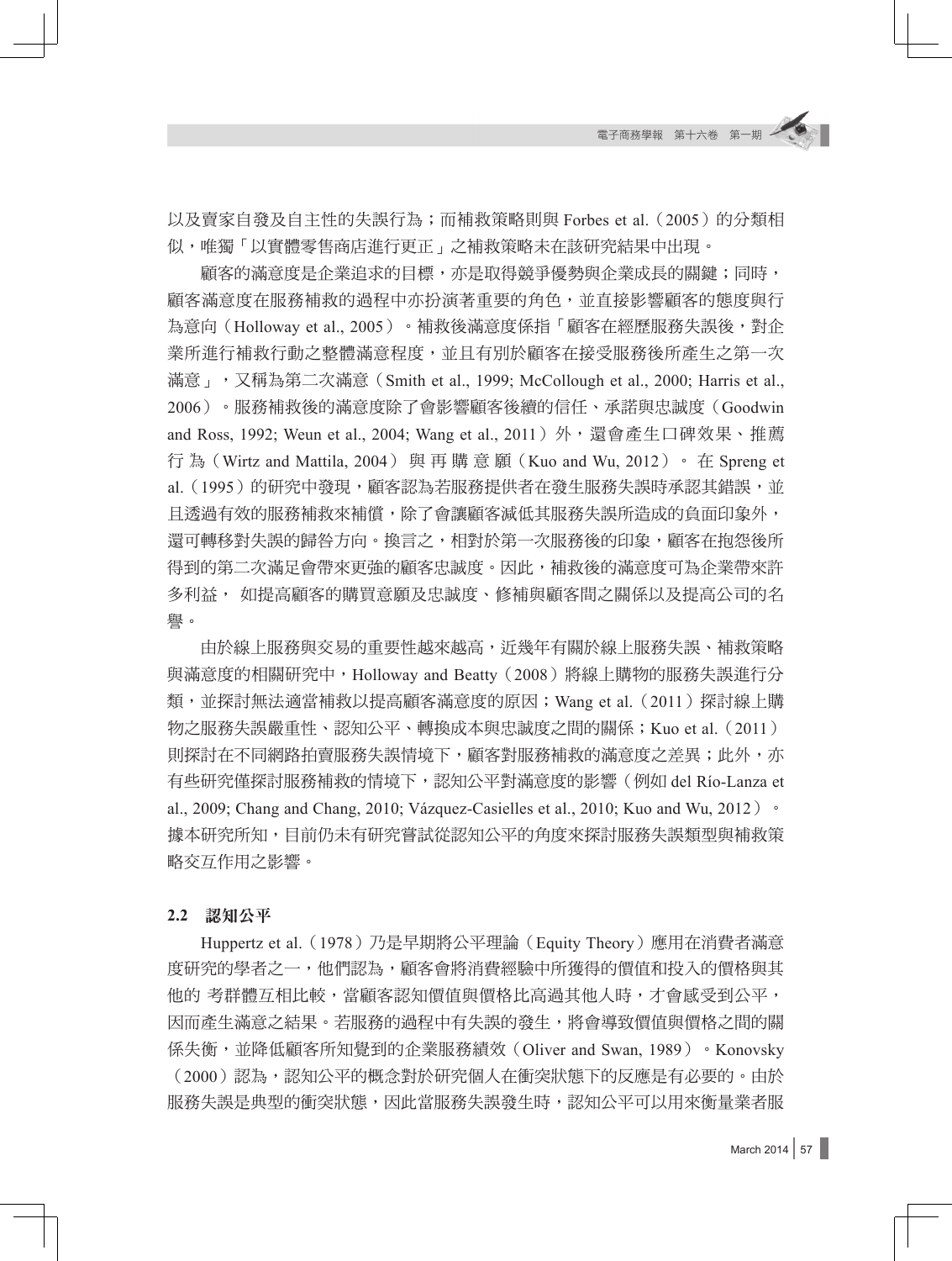務補救措施的優劣。

然而,並非每一位顧客都能夠和其他參考群體進行比較,因此 Tax and Brown (1998)認為,顧客會從企業給予的利益、企業提供服務的過程及服務人員與顧客 的其互動的角度來進行公平性的評估。換言之,在顧客比較自己的付出及所得後, 認為具有高度的一致性時,較容易獲得較佳的滿意度。過去學者普遍性使用分配公 平(Distributive Justice)、程序公平(Procedural Justice)與互動公平(Interactional Justice)來衡量企業的補救策略(Smith et al., 1999; Mattila, 2001; Maxham III and Netemeyer, 2003; Mattila and Patterson, 2004; Wirtz and Mattila, 2004; Mattila and David, 2005; Hocutt et al., 2006; del Río-Lanza et al., 2009; Kuo and Wu, 2012) 。其中, 「分 配公平﹔是指顧客在問題發生後是否獲得實質補償的認知程度;顧客之所以感到公 平是因為發生服務失誤的服務提供者給予顧客折扣、致贈折價券、退換貨、免費、 替 代 品 等 補 償(Goodwin and Ross, 1992; Blodgett et al., 1997; Hoffman and Kelley, 2000),而分配公平可以經由顧客能否感受到公正性、平等性、需求性、價值與結果 的報酬來加以衡量(Blodgett et al., 1997; Smith et al., 1999; Maxham III and Netemeyer, 2003; Wirtz and Mattila, 2004; del Río-Lanza et al., 2009)。「程序公平」是指顧客在 接受補救過程中的認知感受,主要是補救的政策、規則等是否有效率及有彈性;換言 之,當公司勇於認錯、主動地及時修正錯誤、能順應顧客的需求而調整補救策略, 顧客就會感受到公平。程序公平可以從顧客能否表達意見、處理速度、結果的掌控 性、抱怨的容易性、彈性、即時性、過程的掌控性、適當的處理方法與正確的政策和 執行做為衡量標準(Blodgett et al., 1997; Smith et al., 1999; Maxham III and Netemeyer, 2003; Wirtz and Mattila, 2004; del Río-Lanza et al., 2009)。最後,「互動公平」是指 在服務補救過程中顧客對於與服務人員之間的互動、溝通與對待方式所感受到的公 平性(Hocutt et al., 2006);顧客之所以感覺到公平是因為在服務失誤的情形下, 服務人員能以禮貌、誠實、努力及同理心的態度與顧客溝通,並且努力解決問題, 使顧客認為自己是受到服務人員重視的(Goodwin and Ross, 1992; Maxham III and Netemeyer, 2003; Wirtz and Mattila, 2004)。互動公平可以經由信賴、解釋、情感、 道歉、彼此溝通、禮貌、尊重、關注問題、仔細聆聽與盡心解決等面向來進行來評 估(Blodgett et al., 1997; Smith et al., 1999; Wirtz and Mattila, 2004; del Río-Lanza et al., 2009)。

#### **2.3** 線上購物涉入程度

「涉入」是個人對標的物產生興趣的程度或是標的物在個人自我結構中的中心地 位,其強度受到某些事物與個人需求、價值觀、興趣及欲達成的目標,在特定情境下 的相關程度所影響。當個人對特定標的物認知到的自我攸關程度愈高,涉入程度亦隨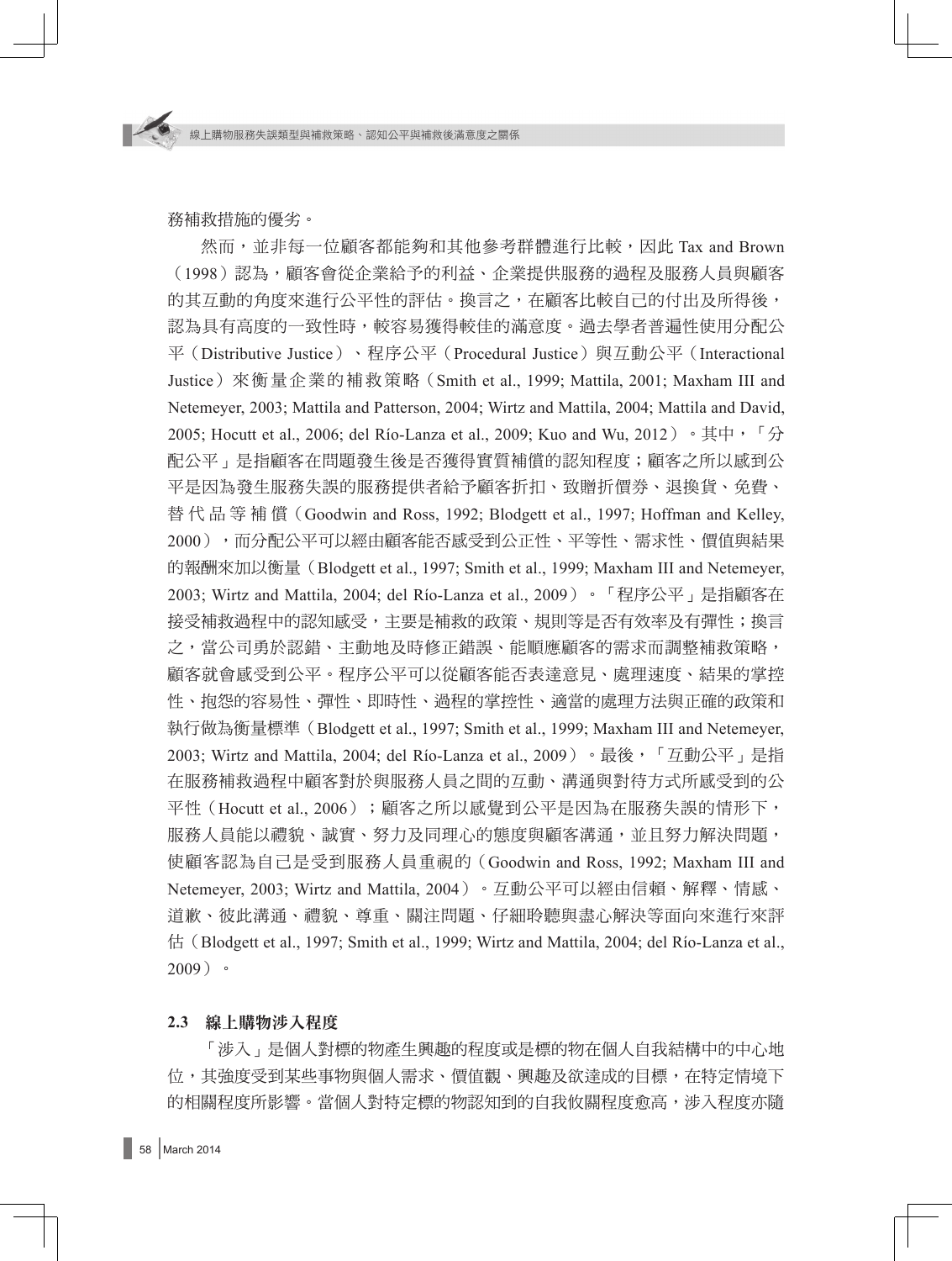之加深,進而產生一連串關心該事物的後續行為(Zaichkowsky, 1985)。

以涉入的本質來做區分,可分為情境涉入、持久涉入與反應涉入三大類 (Houston and Rothschild, 1978)。其中,「情境涉入」為顧客基於特定目的,對 產品產生短暫性的關注,當目的達成後,涉入程度會立刻降低(Bloch and Richins, 1983);換言之,就是在特殊情境下對標的物的一種短暫性關切。「持久涉入」乃 源自於個人的內生持續性原因(需求、價值觀、興趣等),不易隨著情境變動,也不 會因為外生情境目的被滿足而消失(Bloch and Richins, 1983)。「反應涉入」乃是指 情境涉入與持久涉入結合或互動之後,所產生對特定標的物的一種心理狀態(Arora, 1982)。此外,若以涉入對象來區分,則可分為產品涉入、廣告涉入及購買決策涉入 (Zaichkowsky, 1985)。其中,「產品涉入」指顧客對於產品的重視程度,或顧客個 人賦予產品個人主觀意義。「廣告涉入」又稱為訊息涉入,是指顧客對廣告訊息的認 知反應程度或訊息處理程度,亦即顧客對於廣告訊息給予的關心程度,或接觸廣告時 的心理 熊。「購買決策涉入」則是指顧客對某一次購買活動的關注程度,會受到個 人、產品及情境三種因素的交互作用所影響(Slama and Tashchian, 1985)。

Koufaris(2002)使用產品涉入的概念研究線上顧客的行為,認為個人動機與標 的物是有關聯的,經由探索具有相關性或重要性之標的物以滿足其動機;其他線上顧 客行為的研究中,多使用相同的涉入觀點來研究顧客的行為(例如 Chaudhuri, 2000; Lian and Lin, 2008; Kim et al., 2011; Martin et al., 2011) • Yoo and Stout (2001) 認 為,資料搜尋行為與涉入程度具有高度相關性。擁有高度線上購物涉入的顧客會展 現較強的意圖去拜訪網站與廣泛的搜尋資訊,並且對於在網站上購買商品擁有高度 的接受力 (Shim et al., 2001), 同時會經常使用網路來傳播訊息,進而可能成為相關 領域的意見領袖,給予他人建議與分享本身的經驗(Hoffman and Novak, 1996)。此 外,擁有高度線上購物涉入程度的顧客在購買商品之前會深度地過濾相關資訊,相較 於其他顧客,在做出購買決策會使用更為嚴苛的標準(Maheswaran and Meyers-Levy, 1990)。

# **3.** 研究模型與假說建立

#### **3.1** 「補救策略類型」對「認知公平」之影響

對於顧客而言,服務失誤不必然會引起不滿意度的感受(Hart et al., 1990),然 而若提供無效的補救策略將會相較於一開始所遭受的失誤事件,更加產生不滿意的 狀態 (Smith et al., 1999), 進而影響顧客所知覺到的公平性。Miller et al. (2000)認 為,服務補救策略可分為實質層面和心理層面,不同補救類型將造成不同的後果。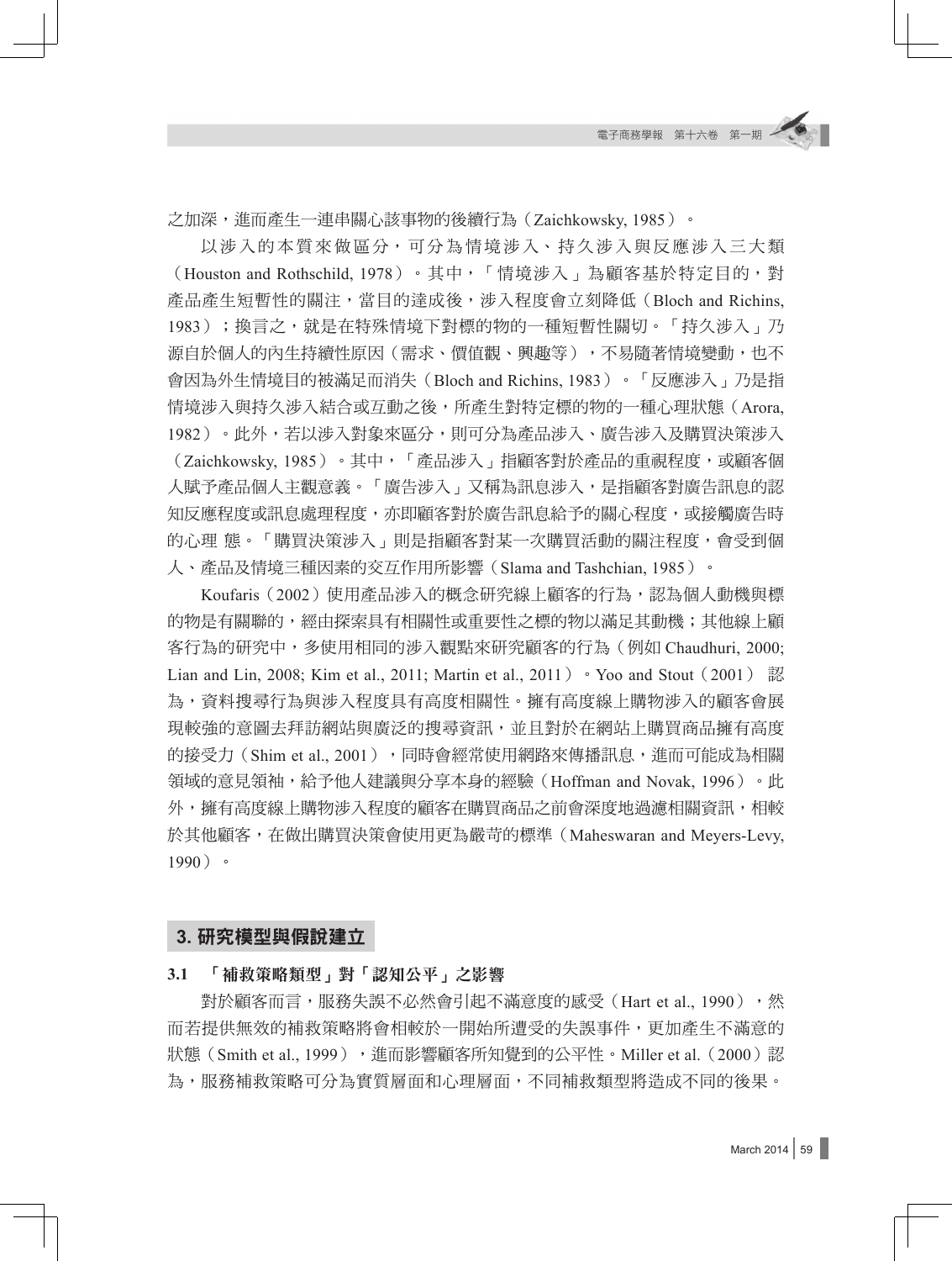Smith et al. (1999) 的研究結果顯示,實質補償的不同程度會影響分配公平的感受, 不同的補償速度會帶來程序公平的不同感受,而是否有給予道歉在互動公平的感受上 是有所差異的。同時提供實質補償與心理補償的策略在認知公平的效果上,是大於完 全沒有提供補償的效果 (Mattila, 2001), Mattila and Patterson (2004)的研究亦支 持此論點。因此,經由過去的研究可知,不同的服務補救策略對於認知公平會產生不 同程度上的效果(Smith et al., 1999; Mattila, 2001; Mattila and Patterson, 2004; Mattila and David, 2005)。根據認知公平三個構面的定義,分配公平牽涉到實質利益的獲 得,而互動公平則是與服務人員及顧客間的互動及溝涌有關,因此分配公平與互動公 平將會分別受到實質補救策略與心理補救策略的影響。此外,程序公平乃是顧客對服 務補救過程的合理性、速度與彈性等感受,因此會同時受到實質補救策略和心理補救 策略的影響。根據上述的推論,本研究建立假說如下:

H1a:實質層面的補救策略會正向影響顧客認知之分配公平。 H1b:實質層面的補救策略會正向影響顧客認知之程序公平。 H1c:心理層面的補救策略會正向影響顧客認知之程序公平。 H1d:心理層面的補救策略會正向影響顧客認知之互動公平。

#### **3.2** 「服務失誤類型」與「補救策略類型」的交互作用

Smith et al. (1999) 根據資源交換原理 (Principles of Resource Exchange) 的 觀點指出,相同性質的資源交換會使顧客感受到較多的公平。Brinberg and Wood (1983)認為,人們會傾向於與他人交換具有同樣價值或類型的資源,亦會展現出比 不同價值或類型資源交換還高的滿意度。有鑒於此,發生服務失誤時,顧客會比較偏 好能夠與其所遭遇之損失相同型態的資源補救方式,例如當服務失誤造成顧客經濟資 源損失時,顧客會喜歡接受經濟資源(例如折價券)做為補償;反之,若是社會資源 損失時,顧客會喜歡接受社會資源(例如口頭道歉與解釋)做為補償。換言之,顧客 會依據所遭受的失誤型態來評估業者所提供的補償策略是否合宜,進而影響其認知公 平。經由歸納網路購物服務失誤之研究(例如 Holloway and Beatty, 2003; Forbes et al., 2005; Holloway and Beatty, 2008; Kuo and Wu, 2012), 本研究將服務失誤類型分為商 品配送失誤、網站系統失誤、商品品質失誤、網站安全失誤、與顧客支援失誤五類, 其定義如表 1 所示。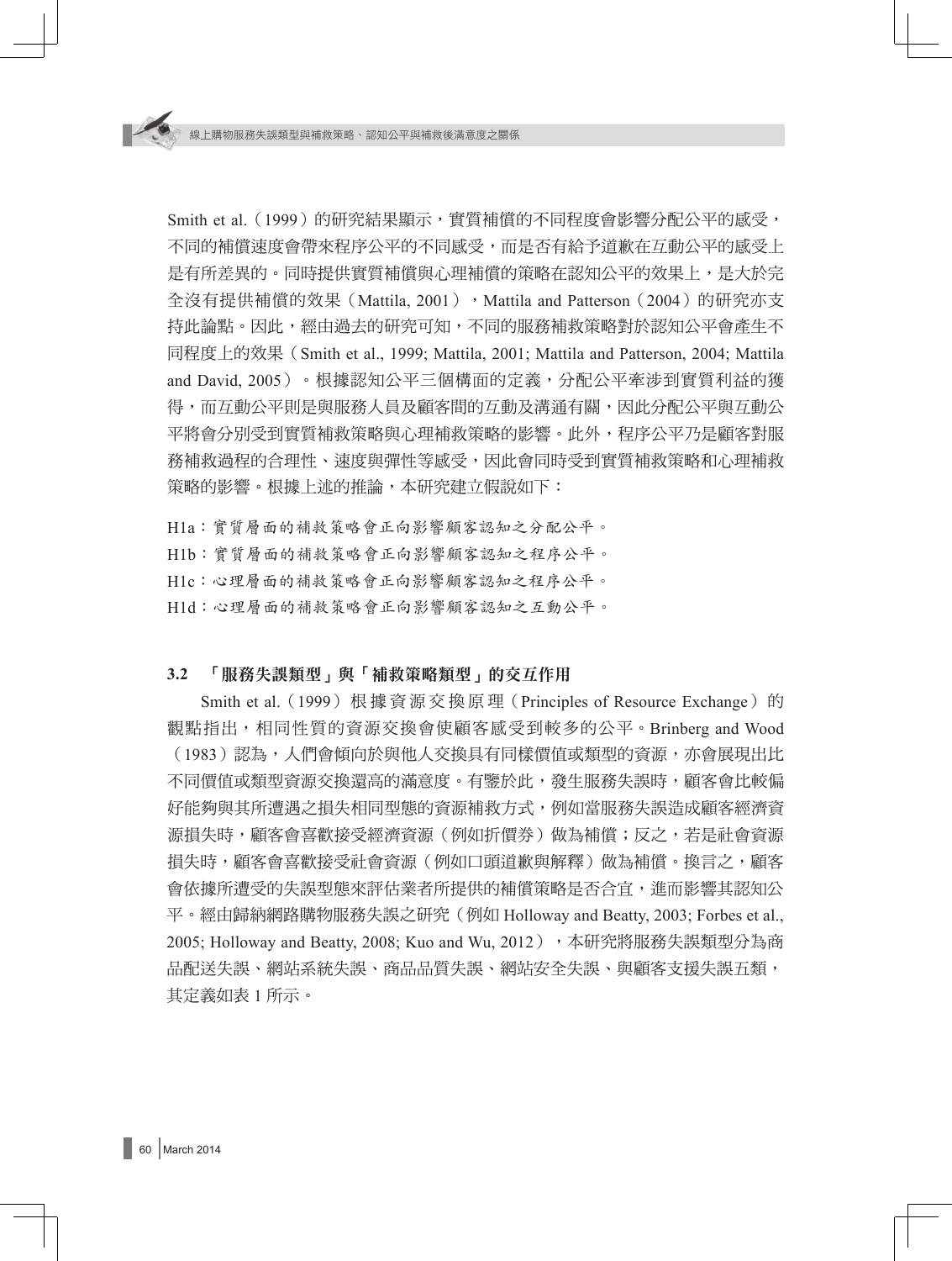| 表 1<br>服務失誤類型定義 |                                                             |  |  |  |  |  |  |  |
|-----------------|-------------------------------------------------------------|--|--|--|--|--|--|--|
| 服務失誤類型          | 定義                                                          |  |  |  |  |  |  |  |
| 商品配送失誤          | 在與業者完成交易之後,商品配送過程出現問題,例如未送達、配送過程造成商品或<br>句裝捐壞、配送商品與交易內容不符等。 |  |  |  |  |  |  |  |
| 商品品質失誤          | 在與業者完成交易後,顧客所收到之商品品質與交易內容不符。                                |  |  |  |  |  |  |  |
| 網站系統失誤          | 業者網站系統出現訂單無法處理、訂單內容錯誤、交易宗成後未獲得交易成功之訊息<br>等問題。               |  |  |  |  |  |  |  |
| 網站安全失誤          | 業者網站系統發生顧客資料或交易資料外洩等問題。                                     |  |  |  |  |  |  |  |
| 顧客支援失誤          | 在與業者進行互動或交易過程中,業者服務人員熊度不佳、處理不當等。                            |  |  |  |  |  |  |  |

其中,商品配送失誤及商品品質失誤,將會直接造成顧客經濟上的損失,在此情 況下,實質層面的補救策略會發揮較佳的效果;而網站系統失誤、網站安全失誤與顧 客支援失誤等三類,並不會直接造成顧客經濟上的損失,但卻帶來不便或造成對該購 物網站的不信任感,在此情況下,心理層面的補救策略會發揮較佳的效果。因此,本 研究提出假說如下:

- H2a:相較於其他情境,在商品配送失誤或商品品質失誤的情境下,實質層面的補救 策略對分配公平的影響較為強烈。
- H2b:相較於其他情境,在商品配送失誤或商品品質失誤的情境下,實質層面的補救 策略對程序公平的影響較為強烈。
- H2c:相較於其他情境,在網站系統失誤、網站安全失誤或顧客支援失誤的情境下, 心理層面的補救策略對程序公平的影響較為強烈。
- H2d:相較於其他情境,在網站系統失誤、網站安全失誤或顧客支援失誤的情境下, 心理層面的補救策略對互動公平的影響較為強烈。

#### **3.3** 認知公平與補救後滿意度之關係

Smith et al. (1999)認為,服務補救並不會直接影響顧客在補救後的滿意度,而 是會經由認知公平來評估滿意度。在過去服務補救的研究中,經常使用補救後滿意度 來檢視認知公平的程度(例如 Hoffman and Kelley, 2000; Sparks and McColl-Kennedy, 2001; Maxham III and Netemeyer, 2003; Mattila and Patterson, 2004; Wirtz and Mattila, 2004; Mattila and David, 2005; Hocutt et al., 2006; del Río-Lanza et al., 2009; Kuo and Wu, 2012),而認知公平在服務補救的範疇中,被視為是顧客評估補救後滿意度的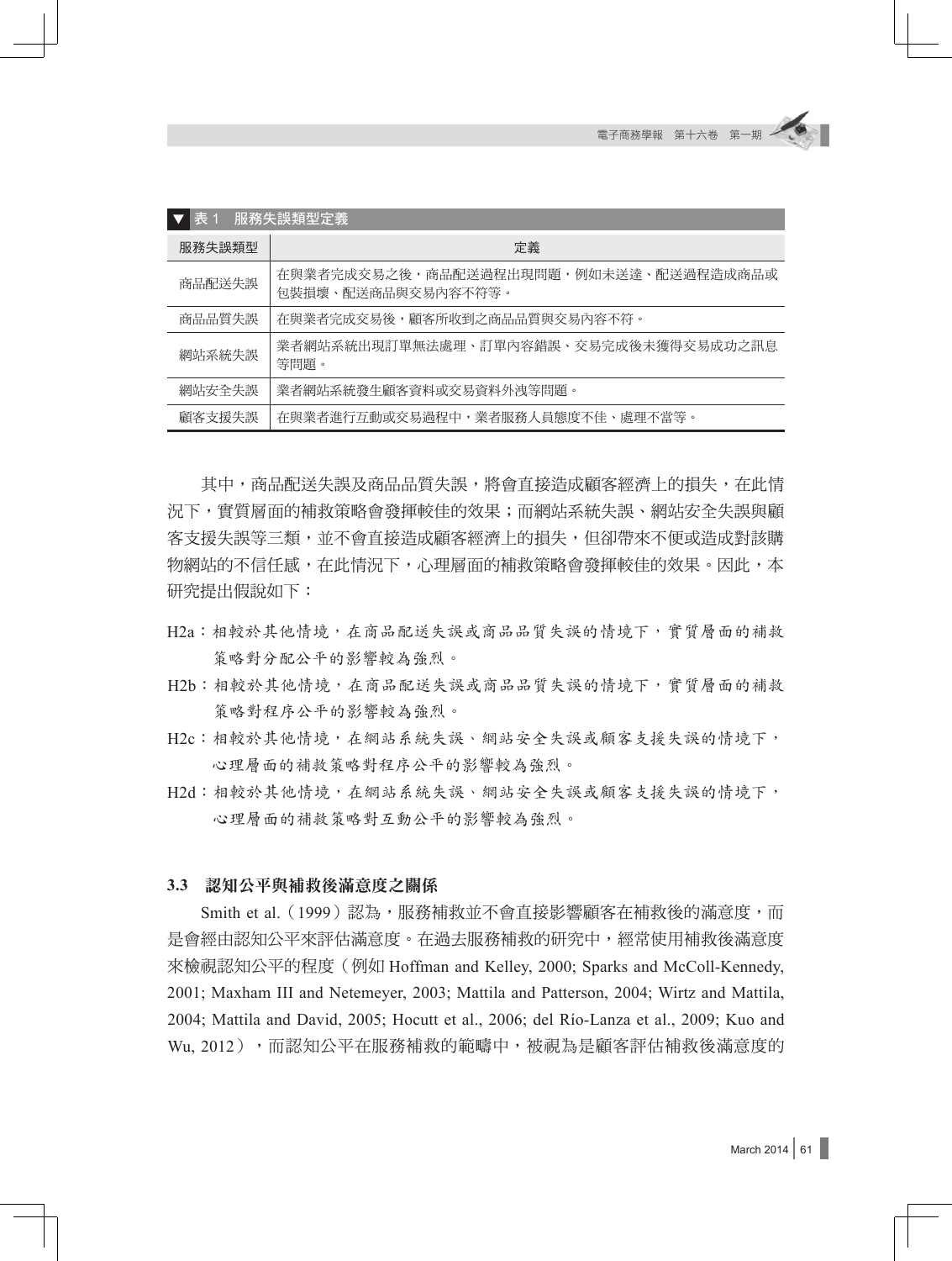眾多因素中最重要的認知因素(Sparks and McColl-Kennedy, 2001; Holloway et al., 2005),所以業者若能從顧客的觀點思考認知公平的要素,將會讓顧客對於業者所 提供的服務補救感到滿意(del Río-Lanza et al., 2009)。在 Maxham III and Netemeyer (2003)探討線上購買電子設備之研究中發現,分配公平與程序公平會正向影響補 救後滿意度,而在跨國的服務失誤研究中亦發現,顧客擁有高度的分配公平與互動公 平認知,將會提高補救後滿意度的程度(Mattila and Patterson, 2004)。而在電信業 之補救後行為研究中得知,分配公平、程序公平與互動公平皆顯著並且正向影響補 救後滿意度 (del Río-Lanza et al., 2009), 此結果和 Mattila and David (2005)以及 Hocutt et al. (2006)的研究結果相呼應。因此,本研究提出假說如下:

H3a:顧客對補救後分配公平之認知感受會正向影響補救後滿意度。 H3b:顧客對補救後程序公平之認知感受會正向影響補救後滿意度。

# H3c:顧客對補救後互動公平之認知感受會正向影響補救後滿意度。

#### **3.4** 線上購物涉入程度的影響

涉入是消費者本身的一種心理狀態與主觀想法,受個人需求、價值觀、興趣與重 要性所影響。Zaichkowsky(1985)認為,不同涉入程度的消費者會追求不同的消費 者利益。購買決策屬於高度涉入的消費者為了得到最好的選擇,將會花費時間在搜尋 資訊以及衡量產品特性上;反之,低涉入程度的消費者既不做大規模的資料搜尋,也 不會對於決策做過多的評估(Gore et al., 1994)。Hoffman and Kelley(2000)則認 為,對於高涉入的消費者而言,會希望擁有完美無缺的服務,因此一旦發生服務失誤 時,所引發的傷害感受程度會較大,同時對於認知公平的要求也會較高,因此認知公 平的需求一旦被滿足時,其滿意度也會相對於低涉入的消費者來得高。換言之,相較 於低涉入程度的消費者,高涉入程度的消費者在遭遇到不滿意的服務時,會感受到較 差的認知公平,對於企業產生更高程度的不滿(Goodman et al., 1995);而低度涉入 程度的消費者對於產品或服務感受到的攸關程度較低,所以就算在獲得服務補救後認 知到較佳的公平感受,亦不見得會產生較高的滿意度。因此,本研究提出假說如下:

H4a:線上購物涉入程度愈高,分配公平對於補救後滿意度的影響愈大。 H4b:線上購物涉入程度愈高,程序公平對於補救後滿意度的影響愈大。 H4c:線上購物涉入程度愈高,互動公平對於補救後滿意度的影響愈大。

根據前述之推論,本研究提出研究架構如圖 1 所示。

62 March 2014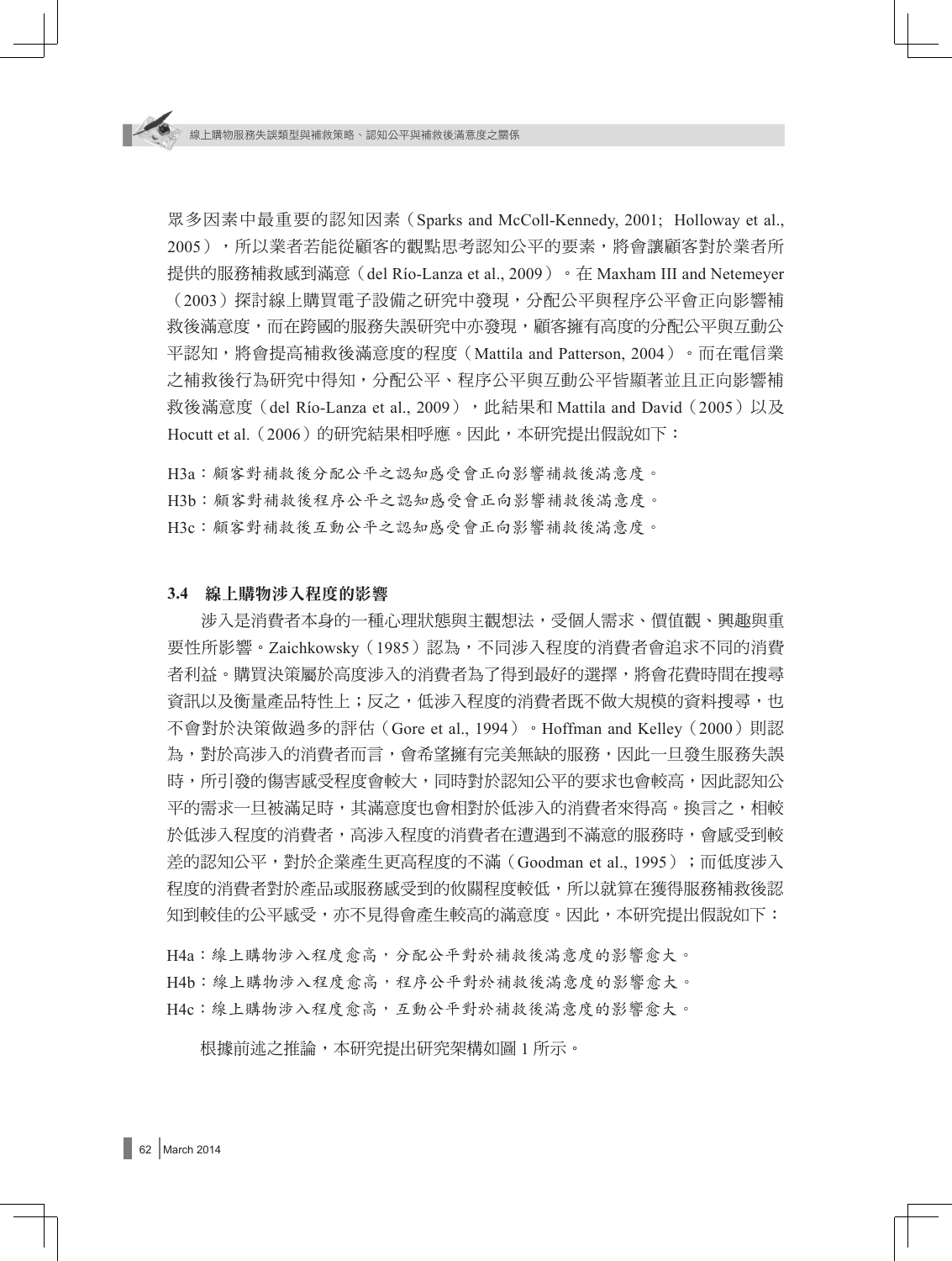

# **4.** 研究方法

**4.1** 研究設計

本研究採用情境模擬法,模擬購物網站發生的服務失誤與業者的補救反應,並 透過紙本問卷方式蒐集資料。實驗設計的操弄變數有服務失誤類型與補救策略類型, 其中服務失誤類型如前所述,分為商品配送失誤、網站系統失誤、商品品質失誤、網 站安全失誤與顧客支援失誤五類;補救策略類型則依照有形性分為四類,分別為分為 實質補救策略、心理補救策略、實質與心理補救策略皆無以及實質與心理補救策略皆 有,其中實質補救為給予折價券,而心理補救為給予口頭道歉,主要原因在於給予經 濟上的補償與口頭道歉在補救方式中最常被業者所使用(Mattila and David, 2005)。 實驗情境的內容皆依據過去學者的研究,並參考實際狀況進行描述,詳細內容請參 考附錄 1。本研究選擇消費者在線上購物的環境下,消費金額最高的「流行時尚類」 (鄭雅嵐,2012)做為實驗情境的受測商品。據此,本研究挑選流行時尚類中的「鞋 子」做為受測商品,並且將其定價為新台幣 999 元整,以免因為價格過高或過低而影 響實驗結果。

為確保實驗設計的正確性,同時確認實質補償的合適金額,本研究將實驗設計 內容的初稿交由行銷與服務領域的專家以及長期使用購物網站購物的使用者共計二十 位,評估購物網站最有可能提供的實質補償額度,並了解服務補救方式的合理性。換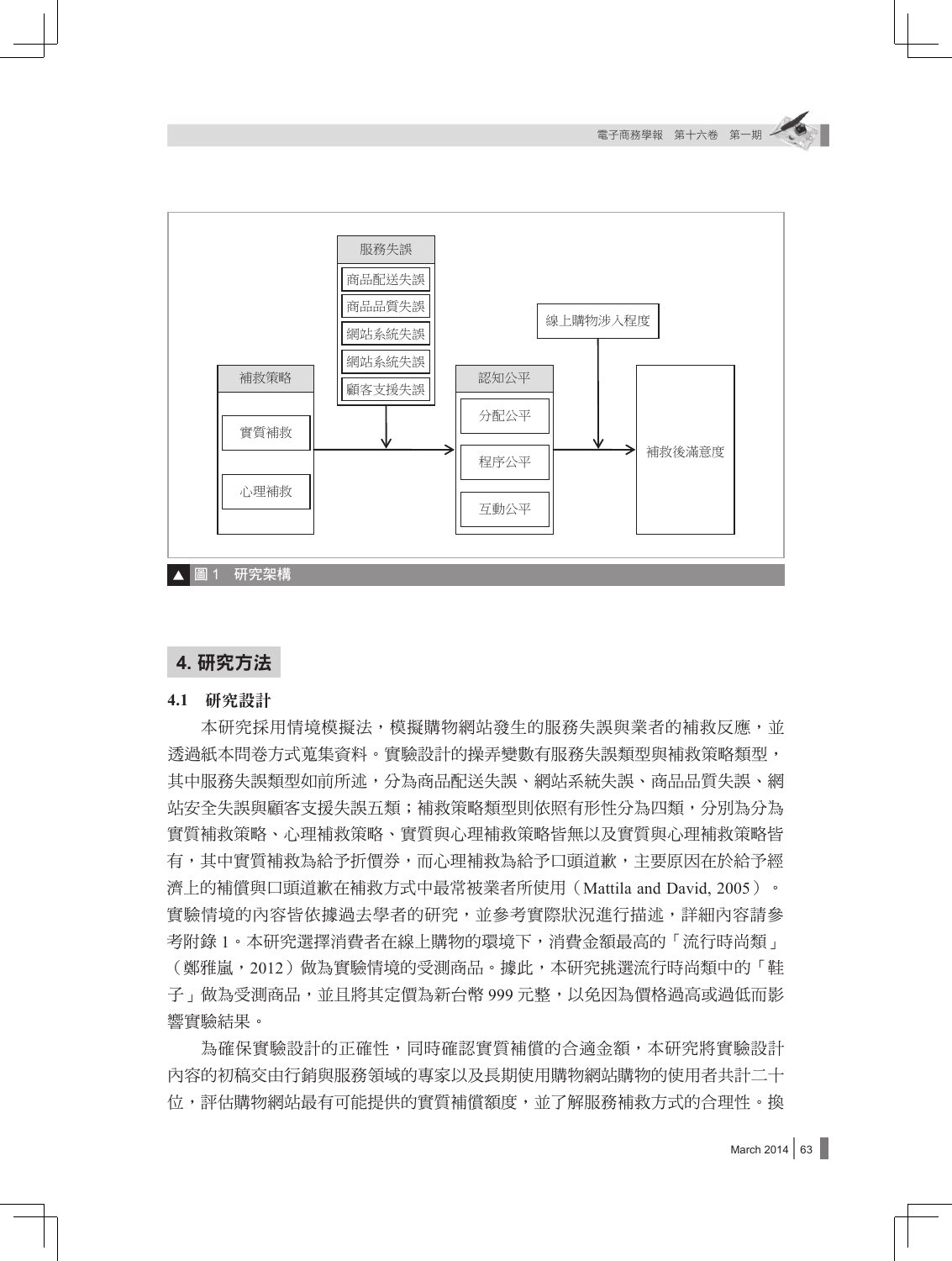言之,主要是詢問這些專家和使用者,當實驗內容中所描述的失誤事件發生時,實際 的購物網站會如同情境中採取相同補救方式的可能性,透過語意差異量表(1:非常 不可能,5:非常可能)加以衡量。調杳結果顯示,實際購物網站在發生實驗所設計 出的二十種情境之下(五種失誤與四種補救),會採取相同補救方式的可能性平均值 為 3.825,皆顯著大於 3 (p<0.001),也就是本研究所設計的情境描述現象, 在真實 的環境中也是有可能會發生的,也代表本研究在實驗設計中服務失誤與補救策略的內 容真實性操弄得宜。而在實質補救金額的選定上,多數認為在售價為新台幣 999 元的 金額下,業者最有可能賠償的金額為新台幣 100 元整。此外,受測者也針對失誤類型 與補救策略進行主觀評選,結果顯示五種失誤類型歸屬判斷的正確程度高於 90%, 而補救策略歸屬判斷的正確程度高於 95%,表示實驗設計的內容符合本研究操弄的 定義。

本研究以前述的結果設計問卷,正式問卷共分為六大部分:「購物網站之購物 經驗」、「線上購物涉入程度」、「情境內容」、「認知公平」、「補救後滿意度」 與「個人基本資料」,主要研究之構念與其相對應之衡量題項如表 2 所示。其中「線 上購物涉入程度」採五點語意差異尺度,「認知公平」與「補救後滿意度」採五點李 克特尺度,「購物網站之購物經驗」與「個人基本資料」則為名目尺度。除此之外, 「認知公平」與「補救後滿意度」為反映性指標(Reflective Indicator),「線上購物 涉入程度」為形成性指標(Formative Indicator)。有關如何判斷構念是否為反映性 指標或形成性指標,Jarvis et al.(2003)提出的四個判斷的準則如下:(1) 構念與題項 間的因果關係、(2) 題項是否衡量同一主題及被刪除後對構念的影響、(3) 題項間是否 具有統計上的共變性、(4) 各題項在本質上是否具有相同的前因和後果。本研究採用 Zaichkowsky (1994) 所提出的 10 個涉入題項,分別衡量受測者對特定事物的重要 性、有趣性、價值性等感受程度,題項之間不必然存在相關性(準則 3),當然會有 不同的前因和後果(準則 4)。舉例而言,受測者可能認為特定事物是重要的,但卻 無法感受到高度的有趣性。此外,根據 Zaichkowsky(1994)的建議,研究者需要將 10 個題項的分數加總而得出每位受測者的涉入分數,代表這 10 題題項「形成」了涉 入程度(準則 1),而非僅只於「反映」了涉入程度,題項若被刪除會影響到涉入程 度的衡量(準則 2)。因此,本研究認為 Zaichkowsky (1994)所提出的 10 個涉入題 項乃是一種形成性指標。

在情境內容的部分,五種服務失誤類型與四種補救策略類型共可組合成為二十個 組別,因此本研究共設計二十種不同的問卷。而在問卷初稿設計內容中,各構念之衡 量題項均引用相關文獻中具有良好信度與效度之量表,且為確保題項之適切性、語意 清晰程度及問卷可能潛在之問題,本研究交由三位專家針對內容進行問卷的檢視與定 稿,進而形成正式問卷。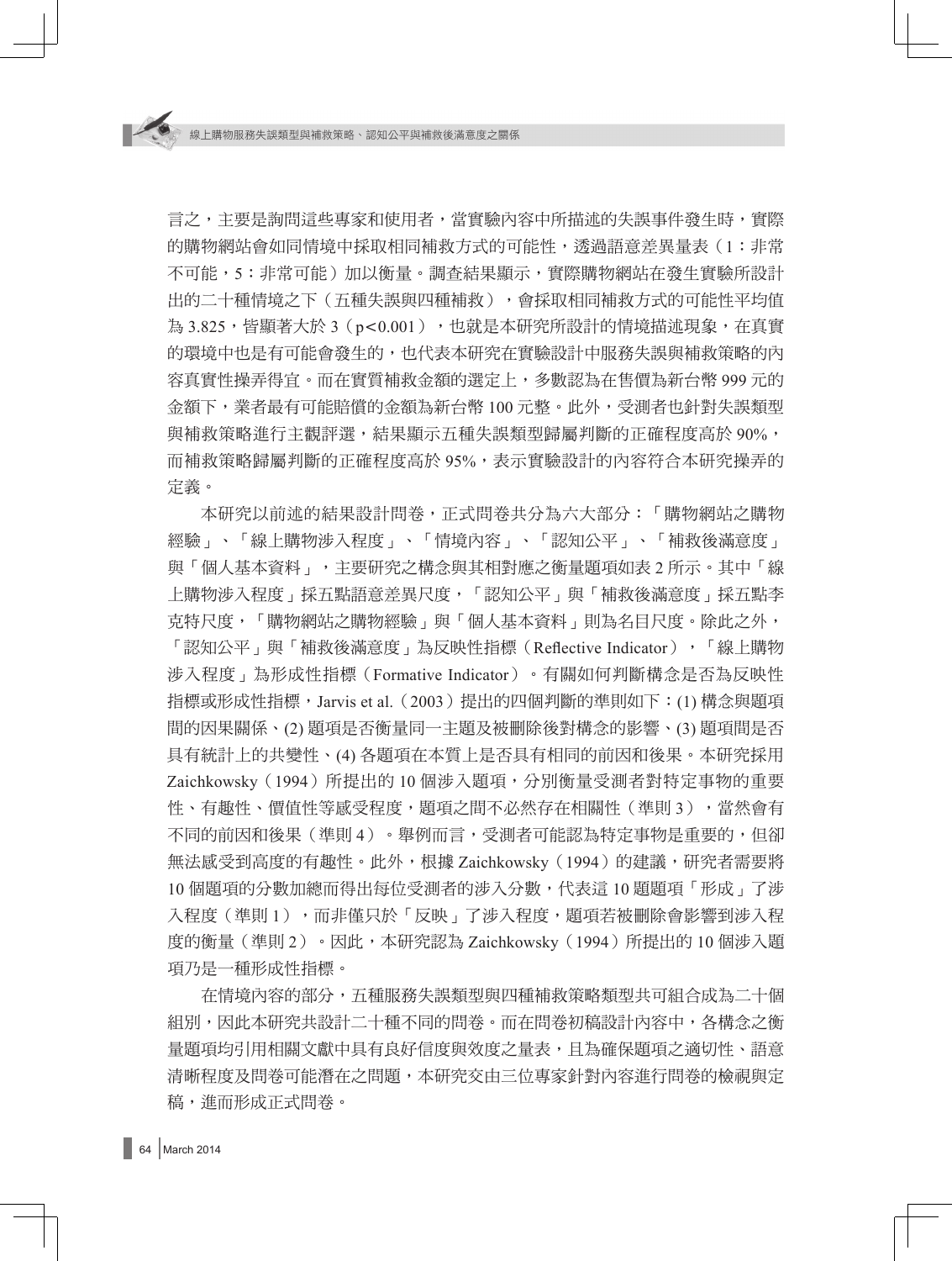|          | 表 2      |                  | 研究構念與衡量題項彙整表                         |               |                            |  |  |  |  |
|----------|----------|------------------|--------------------------------------|---------------|----------------------------|--|--|--|--|
| 構念       |          | 題項<br>代碼         | 操作化<br>參考文獻                          |               |                            |  |  |  |  |
|          |          |                  |                                      |               |                            |  |  |  |  |
|          |          | INV1             | 不重要                                  |               |                            |  |  |  |  |
|          |          | INV <sub>2</sub> | 無趣的                                  | 有趣的           |                            |  |  |  |  |
|          |          | INV3             | 無密切關係的                               | 有密切關係的        |                            |  |  |  |  |
| 線上購物涉入程度 |          | INV4             | 索然無味                                 | 興致盎然          | Zaichkowsky                |  |  |  |  |
|          |          | INV5             | 無意義<br>有意義                           |               |                            |  |  |  |  |
|          |          | INV <sub>6</sub> | 不吸引人                                 | 有吸引力          |                            |  |  |  |  |
|          |          | INV7             | 俗氣的                                  | 迷人的           |                            |  |  |  |  |
|          |          | INV8             | 無價值                                  | 有價值           |                            |  |  |  |  |
|          |          | INV9             | 不投入的                                 | 投入的           |                            |  |  |  |  |
|          |          | INV10            | 不需要的                                 | 有需要的          |                            |  |  |  |  |
|          | 分配<br>公平 | PDJ1             | 考慮失誤造成的困擾與時間損失,我可以接受該購物網站提供的補救<br>方式 |               |                            |  |  |  |  |
|          |          | PDJ2             | 我認為該購物網站提供我良好的補救方式                   |               |                            |  |  |  |  |
|          |          | PDJ3             | 該購物網站對於補救失誤事件的努力是相當足夠的               |               |                            |  |  |  |  |
|          |          | PDJ4             | 我認為該購物網站所提供的補償是公平的                   |               |                            |  |  |  |  |
|          |          | PDJ5             | 該購物網站在解決失誤事件的過程中,提供我適當的補救方式          | del Río-Lanza |                            |  |  |  |  |
|          |          | PPJ1             | 我認為該購物網站使用正確的方式處理失誤事件                |               |                            |  |  |  |  |
|          |          | PPJ2             | 我認為該購物網站在解決失誤事件的過程中具有良好的作法           |               |                            |  |  |  |  |
| 認知公平     | 程序公平     | PPJ3             | 儘管失誤造成雙方困擾,該購物網站仍在解決失誤過程中給予適當的<br>回應 |               |                            |  |  |  |  |
|          |          | PPJ4             | 我認為該購物網站有彈性地解決失誤事件的問題                | et al. (2009) |                            |  |  |  |  |
|          |          | PPJ5             | 我認為該購物網站盡其可能快速地解決失誤事件                |               |                            |  |  |  |  |
|          |          | PIJ1             | 我認為該購物網站關注此次失誤事件的問題                  |               |                            |  |  |  |  |
|          |          | PIJ <sub>2</sub> | 我認為該購物網站盡其可能地解決失誤事件                  |               |                            |  |  |  |  |
|          |          | PIJ3             | 我感受到該購物網站解決失誤事件時誠實的態度                |               |                            |  |  |  |  |
|          | 互動公平     | PIJ4             | 我認為該購物網站有足夠的能力來解決失誤事件                |               |                            |  |  |  |  |
|          |          | PIJ5             | 我感受到該購物網站解決失誤事件時親切的態度                |               |                            |  |  |  |  |
|          |          | PIJ <sub>6</sub> | 我認為該購物網站表現出公正的態度關注此次失誤事件             |               |                            |  |  |  |  |
|          |          | PIJ7             | 我可以接受該購物網站在處理與溝通失誤事件時的方式             |               |                            |  |  |  |  |
|          |          | SSR1             | 整體而言,我對於該購物網站處理失誤的回應給予正面的評價          |               |                            |  |  |  |  |
|          |          | SSR <sub>2</sub> | 整體而言,我對於該購物網站處理失誤的方式感到滿意             |               | Goodwin and<br>Ross (1992) |  |  |  |  |
| 意度補救後滿   |          | SSR3             | 整體而言,我對於此次失誤補救感到合宜                   |               |                            |  |  |  |  |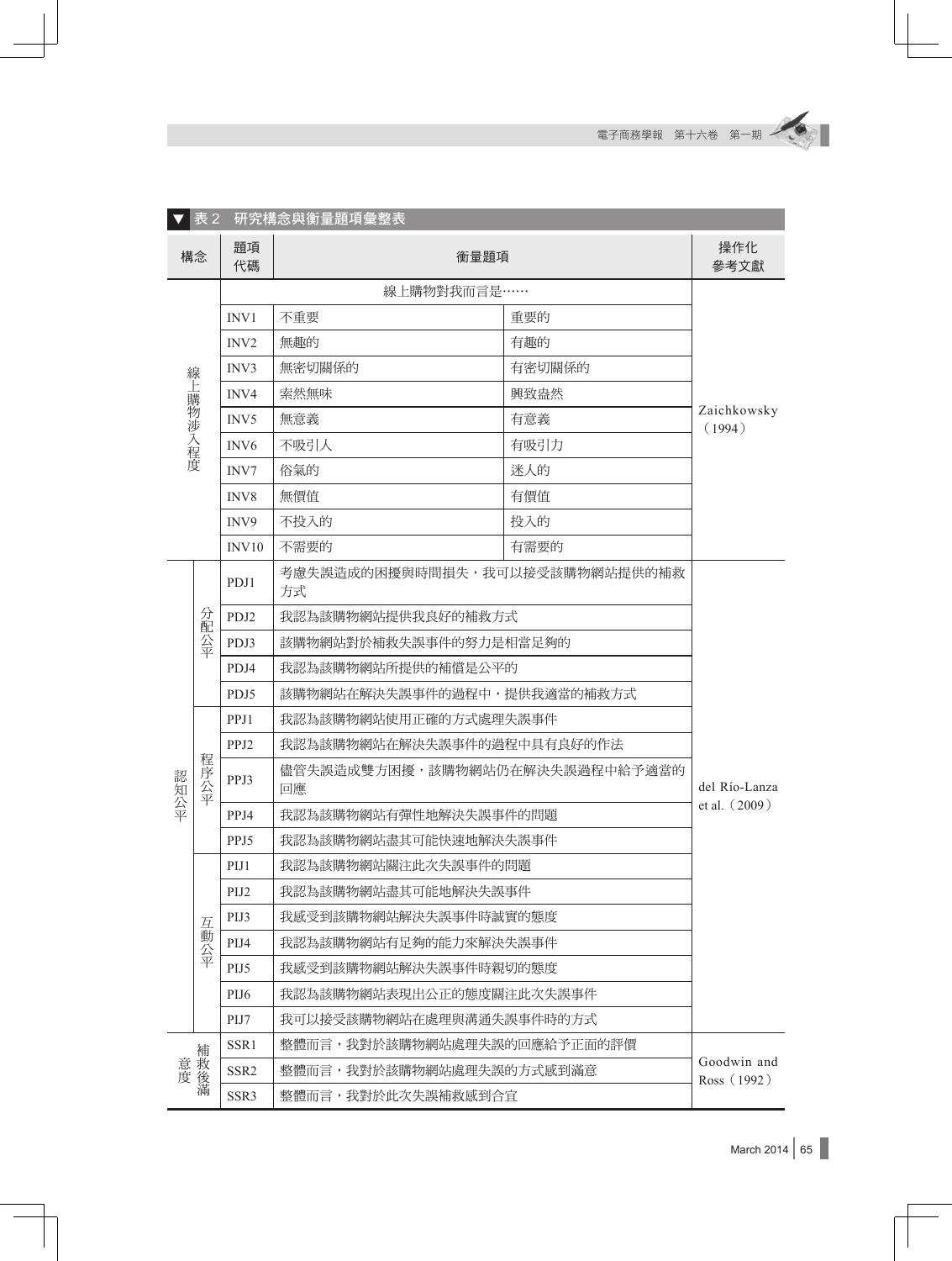#### **4.2** 研究對象與抽樣方法

根據資策會產業情報研究所鄭雅嵐(2012)之研究調查指出,目前台灣參與網路 購物的主要消費年齡層多在 20~29 歳之間 (43.2%),其學歷多數為大學 (54.2%) 與研究所(16.8%),因此本研究以台灣之大學生與研究生為研究的對象,並採取自 願填答的方式以增加樣本填答的可信性,經由公告在兩所大學的 BBS 與課堂上之宣 傳,請有意願的學生前來至指定地點,以隨機方式分派至二十組中進行問卷的填答, 並且舉辦填問卷抽禮券的活動來增加填答人數。本研究共發放 289 份問卷,回收率 100%,經剔除無效樣本後,最後有效樣本共有 228 份,各類實驗組數在 8 份到 14 份 之間,各組有效人數、三種認知公平與滿意度的平均值及標準差請詳見附錄 2。

## **5.** 資料分析

#### **5.1** 樣本結構

在 樣 本 的 結 構 中, 以 女 性 樣 本(54.4%) 較 多; 年 齡 則 以 20 歲 到 21 歲 (55.3%)為多數;而超過八成(86.0%)目前就讀的學制為大學;每個月平均可支 配金額以新台幣 4,001 元到 6,000 元(37.7%)為最多;近九成九(98.7%)的填答者 最沂半年來有瀏覽購物網站的經驗;而在曾經透過購物網站購買商品的填答者中,超 過兩成(22.8%)有過由購物網站所造成服務疏失的經驗;另外,最近半年來在購物 網站購買商品的累積次數以 3 次以下 (57.9%)為最多,而 4 次到 6 次 (30.3%) 次 之。

#### **5.2** 模型與假說驗證

依據 Anderson and Gerbing(1988)所提出的建議,本研究首先透過驗證性因素 分析 (Confirmatory Factor Analysis; CFA), 採用統計軟體 SmartPLS 2.0 (Ringle et al., 2005)檢驗測量模型 (Measurement Model) 的信度與效度,接著再透過統計軟體 SPSS 13.0 進行直接效果與調節效果的假說驗證,分別說明如下。

## **5.2.1** 測量模型的信度與效度

在測量模型的部分,由於服務失誤和補救策略為實驗操弄之變數,而涉入程度 為形成性指標,因此本研究先以分配公平、程序公平、互動公平與補救後滿意度進行 驗證性因素分析。各題題項的因素負荷量介於 0.79 至 0.93 之間,代表本研究之量表 有不錯的收斂效度(Convergent Validity)。此外,根據表 3 可以得知,本研究量表 組合信度 (Composite Reliability) 皆高於門檻值 0.7,顯示研究衡量構念具有高度的 信度。各衡量構念之平均變異萃取量(Average Variance Extracted)均大於 0.5 之標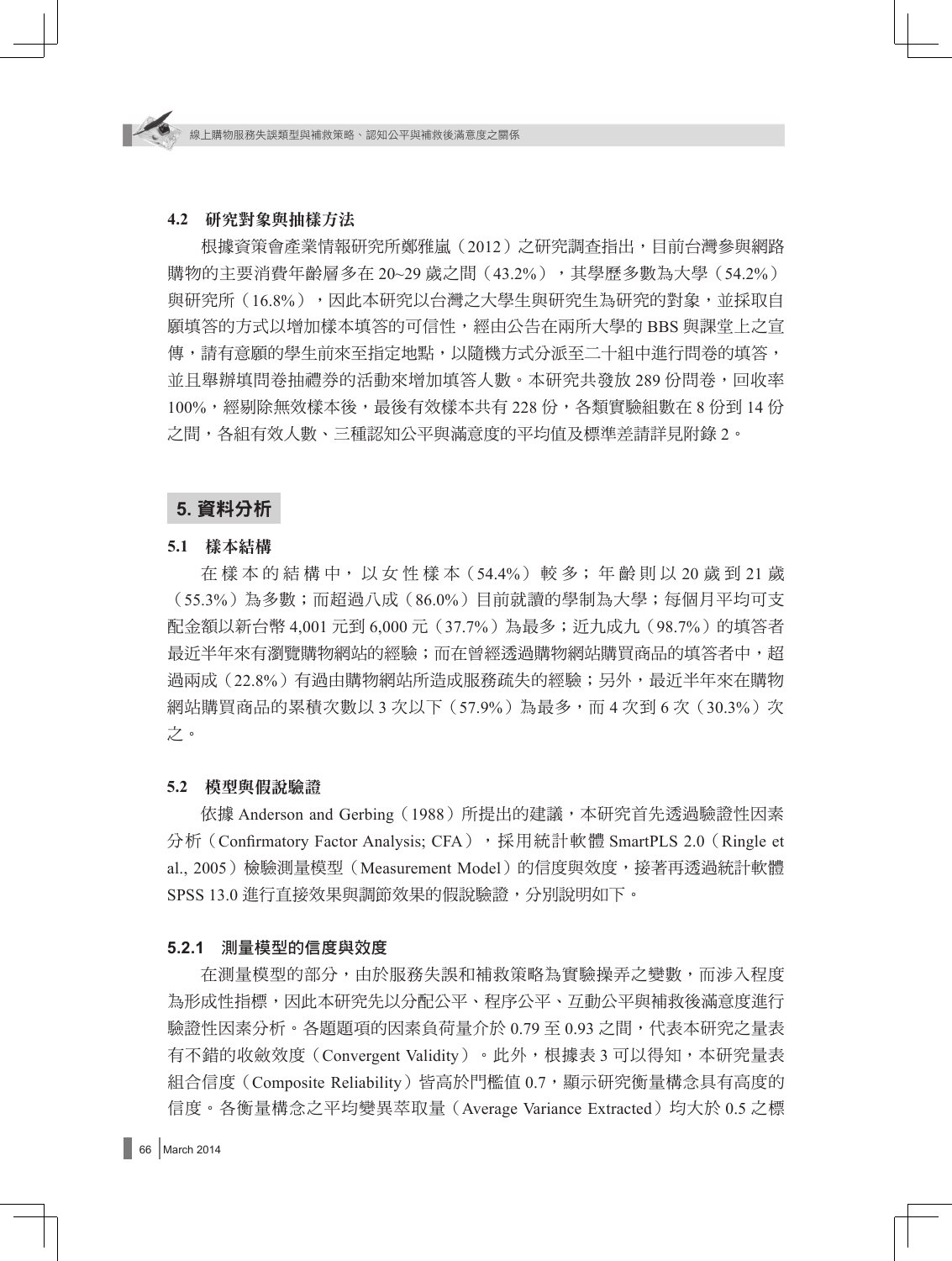準,顯示各衡量構念具有良好的收斂效度;各變數平均變異萃取量之平方根值,皆大 於相對應變數間的相關係數,顯示具有區別效度。而在涉入程度的部分,本研究依據 Urbach and Ahlemann (2010)的建議,形成性指標不需檢驗其信度,而效度則透過 SmartPLS 以 bootstrapping 方式檢驗。結果發現涉入程度的 10 個指標之權重介於 0.52 至  $0.80$  之間,均達顯著水準  $(t$  值介於  $2.66$  至  $3.48$  之間),而 10 項指標對涉入程度  $\overrightarrow{z}$ 變異數膨脹因素 (Variance Inflation Factor: VIF) 介於 1.61 至 2.13 之間,表示並沒 有嚴重的多元共線性問題。綜合以上之檢驗結果顯示,涉入程度量表具有可接受之效 度。

|                | 表 3<br>相關係數、組合信度與平均變異萃取量 |      |      |      |      |           |            |  |  |  |
|----------------|--------------------------|------|------|------|------|-----------|------------|--|--|--|
|                | 變數                       |      | 2    | 3    | 4    | <b>CR</b> | <b>AVE</b> |  |  |  |
|                | 分配公平                     | 0.85 |      |      |      | 0.93      | 0.73       |  |  |  |
| ◠              | 互動公平                     | 0.29 | 0.88 |      |      | 0.96      | 0.77       |  |  |  |
| 2              | 程序公平                     | 0.42 | 0.37 | 0.85 |      | 0.93      | 0.73       |  |  |  |
| $\overline{4}$ | 補救後滿意度                   | 0.66 | 0.41 | 0.47 | 0.91 | 0.93      | 0.82       |  |  |  |

對角線值為平均變異萃取量之平方根

#### **5.2.2** 不同補救策略類型與服務失誤類型對認知公平的影響

此部份將進行多變量變異數分析(MANOVA),旨在瞭解實質與心理補救策略 類型對分配公平、程序公平與互動公平之影響程度,以及服務失誤類型的調節效果。 首先檢驗 Box 多變項變異數同質性檢定是否有違反變異數同質性假設(如表 4),之 後再檢驗實質補救、心理補救與服務失誤之間的交互效果(如表 5),最後評估在不 同服務失誤類型下,實質補救和心理補救對於認知公平之分配公平、程序公平以及互 動公平是否有不同程度之影響(如表 6)。

| ▼表4       | 服務失誤、實質補救、心理補救、分配公平、程序公平與互動公平之 Box 檢定 |       |  |  |
|-----------|---------------------------------------|-------|--|--|
| Box's M 值 | F 值                                   | p 值   |  |  |
| 166 826   | 1.203                                 | 0.064 |  |  |

從表 4 可得知 Box's M 值等於 156.696 (p>0.05), 並未達顯著水準,亦即未違 反多變項變異數同質性檢定,表示各組受試者是從具有相同變異數的母群中隨機取 樣而來。同時從表 5 中可知,「實質補救」、「心理補救」主要效果之多變量顯著 性檢定的 Wilks'λ 值分別為 0.768 (p<0.001) 與 0.565 (p<0.001),皆達顯著水準,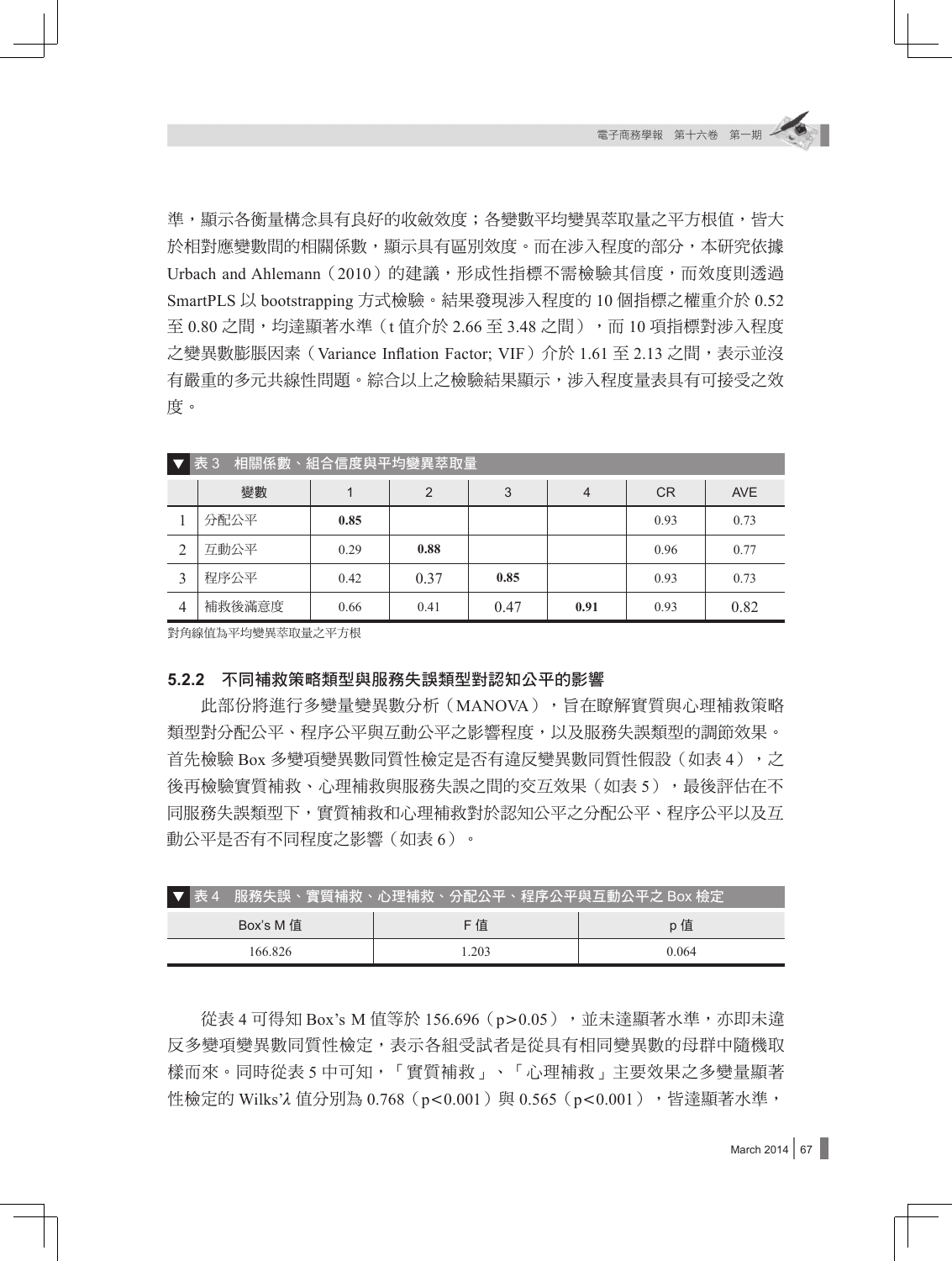即表示實質補救的有無與心理補救的有無對分別對至少一個以上的認知公平產生影 響。接著再經由表 5 中單變量變異數的檢定結果得知,實質補救對於「分配公平」  $(p < 0.001)$ 與「程序公平 $(p < 0.001)$ 確實有顯著性影響,而心理補救亦對於「分 配公平」(p<0.01)、「程序公平」(p<0.001)以及「互動公平」(p<0.001)有 顯著性的影響,假說 1a、1b、1c、1d 均獲得統計上的顯著支持。此外,表 5 之分析 結果亦顯示,「實質補救與服務失誤」及「心理補救與服務失誤」之交互作用多變量 顯著性檢定的 Wilks'λ 值分別等於 0.882 (p<0.05) 及 0.878 (p<0.01),均達到顯著 水準,亦即服務失誤與兩種補救策略在「分配公平」、「程序公平」與「互動公平」 上具有顯著的交互作用效果,顯示在不同的服務失誤情境下,實質補救的有無和心理 補救的有無分別至少對其中一種認知公平產生不同程度的影響。根據單變量變異數檢 定結果,「實質補救與服務失誤」的交互作用僅對「程序公平」有顯著影響,而「心 理補救與服務失誤」的交互作用則對「程序公平」及「互動公平」產生顯著影響,假 說 2a 無法獲得統計上的顯著支持。

| 表 5<br>多變量變異數與單變量變異數檢定          |                     |           |                                       |  |  |  |  |  |
|---------------------------------|---------------------|-----------|---------------------------------------|--|--|--|--|--|
|                                 | 多變量變異數              | 單變量變異數    |                                       |  |  |  |  |  |
| 變數                              | Wilks' <sub>2</sub> | F值        | F 值                                   |  |  |  |  |  |
| 實質補救<br>分配公平<br>程序公平            | 0.768               | 20.706*** | 53.901***<br>19.588***                |  |  |  |  |  |
| 互動公平                            |                     |           | 2.862                                 |  |  |  |  |  |
| 心理補救<br>分配公平<br>程序公平<br>互動公平    | 0.565               | 52.896*** | $11.720**$<br>40.902***<br>127.326*** |  |  |  |  |  |
| 服務失誤<br>分配公平<br>程序公平<br>互動公平    | 0.885               | $2.139*$  | 4.399**<br>1.829<br>1.660             |  |  |  |  |  |
| 實質 × 失誤<br>分配公平<br>程序公平<br>互動公平 | 0.882               | $2.213*$  | 1.453<br>$3.911**$<br>2.189           |  |  |  |  |  |
| 心理 × 失誤<br>分配公平<br>程序公平<br>互動公平 | 0.878               | $2.281**$ | 0.185<br>$2.708*$<br>$4.703**$        |  |  |  |  |  |

 $*_{p<0.05;}$  \*\*  $p<0.01;$  \*\*\* $p<0.001$ 

68 March 2014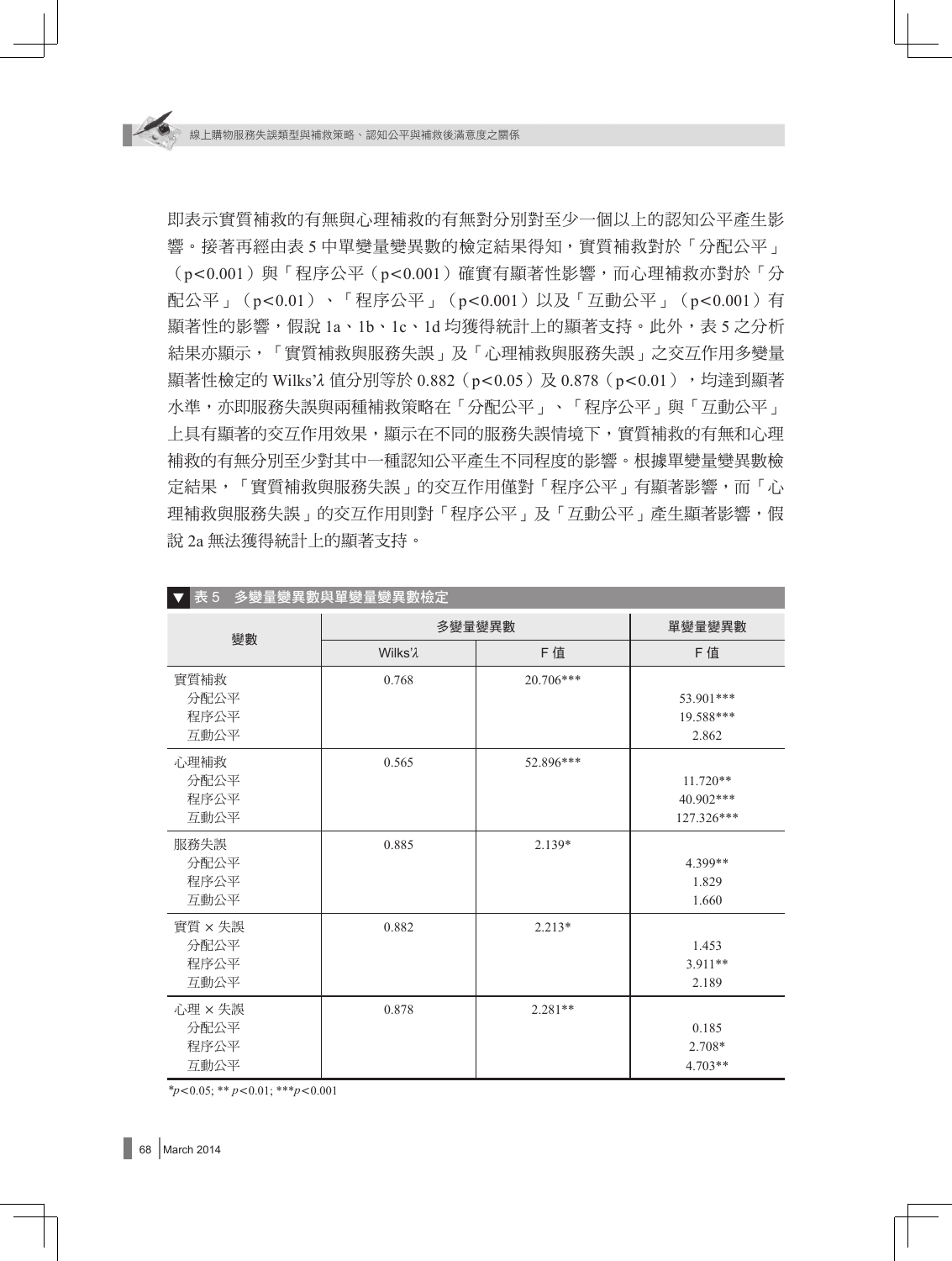為了檢視交互作用的影響,本研究建立兩個虛擬的自變項,分別為「實質及 失誤」及「心理及失誤」,並根據「補救的有無」及「服務失誤類型」來給予變項 值 <sup>1</sup> ,範圍從 1 至 10。本研究以此兩變項為自變數,三個認知公平為依變數,再進行 一次 MANOVA 檢定,並進行 Tukey 事後比較。根據 Kleinbaum et al. (1988)的建 議, Tukey 與 Scheffe 乃是較佳的事後比較法, 前者適合進行兩兩成對比較,而後者 則適合非成對比較。相較於前者而言,後者相對較保守(統計檢定力低),適合於比 較數目較龐大時使用,然後本研究之比較數目有限,並不宜採用 Scheffe 法,因此本 研究採用 Tukey 事後比較。從表 6 可以得知,在「商品配送失誤」及「商品品質失 誤」的情境下,「實質補償的有無」對「程序公平」產生顯著的影響;在「網站安全 失誤」及「顧客支援失誤」的情境下,「實質補償的有無」對「程序公平」並無任何 顯著的影響;而在「網站系統失誤」的情境下,「實質補償的有無」對「程序公平」 雖有顯著影響,但其影響程度(平均差為 0.723)和顯著性(p<0.05)均小於「商品 配送失誤」(平均差為 1.007;p<0.001)及「商品品質失誤」(平均差為 0.940; p<0.001 )的情境。根據上述的分析結果,假說 2b 受到統計上的顯著支持。

在心理補償與服務失誤的交互作用中,「網站系統失誤」、「網站安全失誤」及 「顧客支援失誤」的情境下,「心理補償的有無」對「程序公平」的影響均大於「商 品配送失誤 」及「商品品質失誤 」的情境,因此假說 2c 受到統計上的顯著支持。此 外,「網站系統失誤」、「網站安全失誤」及「顧客支援失誤」的情境下,「心理補 償的有無」對「互動公平」的影響均大於「商品配送失誤」及「商品品質失誤」的情 境,因此假說 2d 亦受到統計上的顯著支持。

#### **5.2.3** 認知公平對補救後滿意度的影響

本部份以多元迴歸分析檢驗分配公平、程序公平與互動公平對補救後滿意度之 影響,並且檢視 VIF 是否達 Hair et al. (1995)所建議的 VIF 小於 10 的標準,以確 認是否存在多元共線性,分析結果如表 7 所示。分配公平( $\beta$ =0.533, p<0.001)、程 序公平 (β=0.173, p<0.05)以及互動公平 (β=0.182, p<0.001)皆顯著影響補救後滿 意度,而 VIF 值介於 1.176 至 1.296 之間,顯示並不存在顯著的多元共線性,在影響 程度上以分配公平 $(\beta=0.533)$ 為最高,假說 Н3a、Н3b 和 Н3c 受到統計上的顯著支 持。

<sup>1</sup> 舉例而言,「有實質補償」及「商品配送失誤」的情境下,「實質及失誤」變項值即為 1;「無實質補償」及「商 品配送失誤」的情境下,「實質及失誤」變項值即為 2;「有實質補償」及「商品品質失誤」的情境下,「實質及失 誤」變項值即為 3, 依此類推。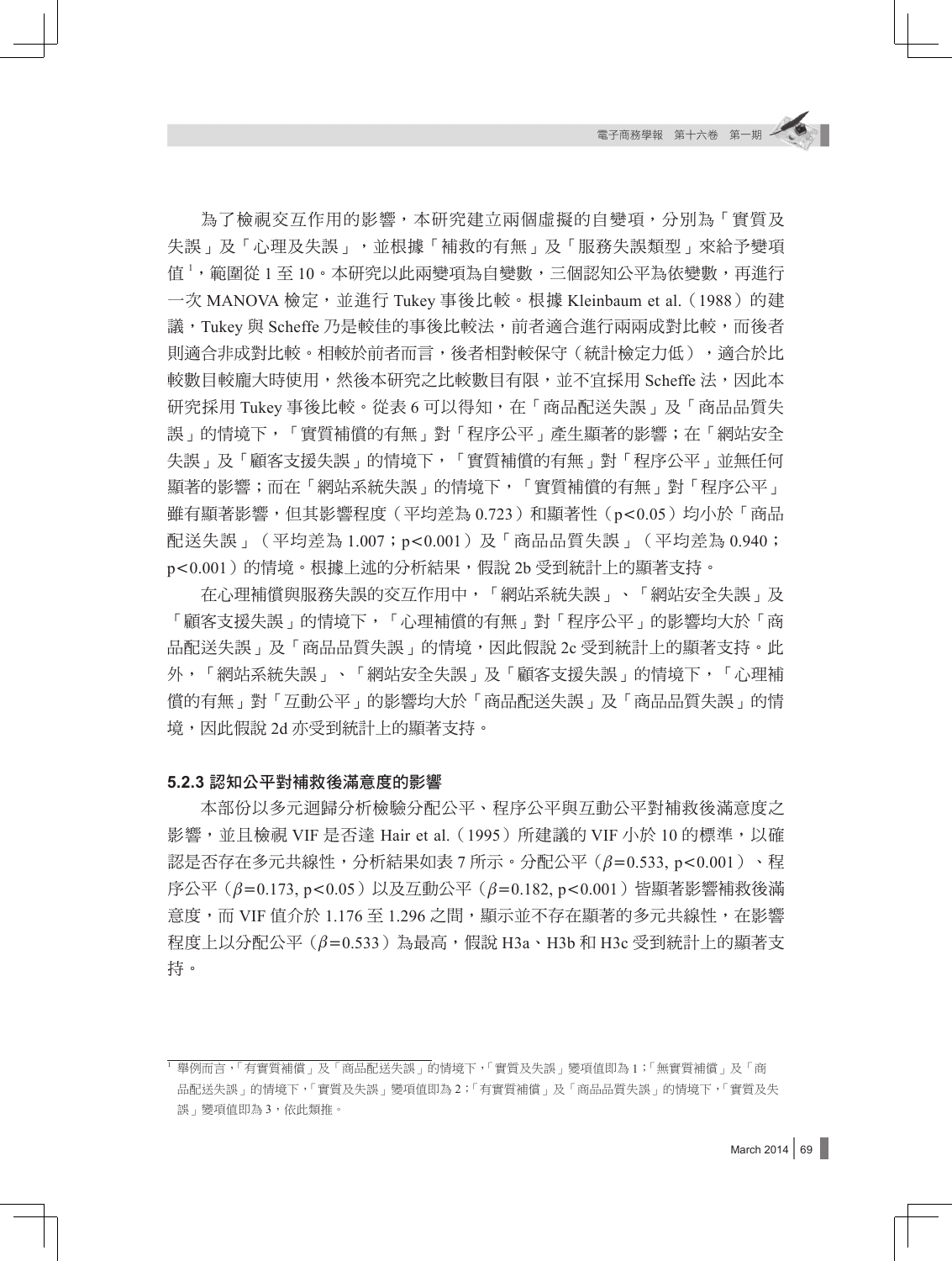| 表 6      | 服務失誤與補救策略對於認知公平之多重比較表 |              |                        |
|----------|-----------------------|--------------|------------------------|
| 依變數      | (A)自變數項目              | (B) 自變數項目    | 知覺公平平均差<br>$(A) - (B)$ |
|          | 有實質補償、商品配送失誤          | 無實質補償、商品配送失誤 | $1.007***$             |
|          | 有實質補償、商品品質失誤          | 無實質補償、商品品質失誤 | $0.940***$             |
| 程序<br>公平 | 有實質補償、網站系統失誤          | 無實質補償、網站系統失誤 | $0.723*$               |
|          | 有實質補償、網站安全失誤          | 無實質補償、網站安全失誤 | 0.390                  |
|          | 有實質補償、顧客支援失誤          | 無實質補償、顧客支援失誤 | 0.501                  |
|          | 有心理補償、商品配送失誤          | 無心理補償、商品配送失誤 | 0.065                  |
|          | 有心理補償、商品品質失誤          | 無心理補償、商品品質失誤 | 0.391                  |
| 程序<br>公平 | 有心理補償、網站系統失誤          | 無心理補償、網站系統失誤 | $0.946**$              |
|          | 有心理補償、網站安全失誤          | 無心理補償、網站安全失誤 | $0.791*$               |
|          | 有心理補償、顧客支援失誤          | 無心理補償、顧客支援失誤 | $1.072**$              |
|          | 有心理補償、商品配送失誤          | 無心理補償、商品配送失誤 | 0.541                  |
|          | 有心理補償、商品品質失誤          | 無心理補償、商品品質失誤 | $0.775*$               |
| 互動<br>公平 | 有心理補償、網站系統失誤          | 無心理補償、網站系統失誤 | $1.654***$             |
|          | 有心理補償、網站安全失誤          | 無心理補償、網站安全失誤 | $1.701***$             |
|          | 有心理補償、顧客支援失誤          | 無心理補償、顧客支援失誤 | $1.256***$             |

*\*p*0.05; \*\* *p*0.01; \*\*\**p*0.001

| 分配公平、程序公平與互動公平對補救後滿意度之迴歸分析結果<br>表 7 |             |        |       |           |  |  |  |  |  |
|-------------------------------------|-------------|--------|-------|-----------|--|--|--|--|--|
| 自變數                                 | 標準化係數 $(β)$ | t值     | VIF   | F 值       |  |  |  |  |  |
| 分配公平                                | $0.533***$  | 10.150 | 1.231 |           |  |  |  |  |  |
| 程序公平                                | $0.173**$   | 3.205  | 1.296 | 74.253*** |  |  |  |  |  |
| 互動公平                                | $0.182***$  | 3.540  | 1.176 |           |  |  |  |  |  |
| 解釋能力 $(R^2)$ : 49.9%                |             |        |       |           |  |  |  |  |  |

應變數 補救後滿意度

 $*p<0.05$ ;  $*p<0.01$ ;  $**p<0.001$ 

## **5.2.4** 線上購物涉入程度的調節效果

本研究使用階層迴歸分析 (Hierarchical Multiple Regression Analysis; HMRA) 來 檢測調節效果。HMRA 的架構由三個迴歸方程式所組成,模式 1 只檢定三個認知公 平構面對於補救後滿意度之直接關係,模式 2 再加入線上購物涉入程度作為自變數,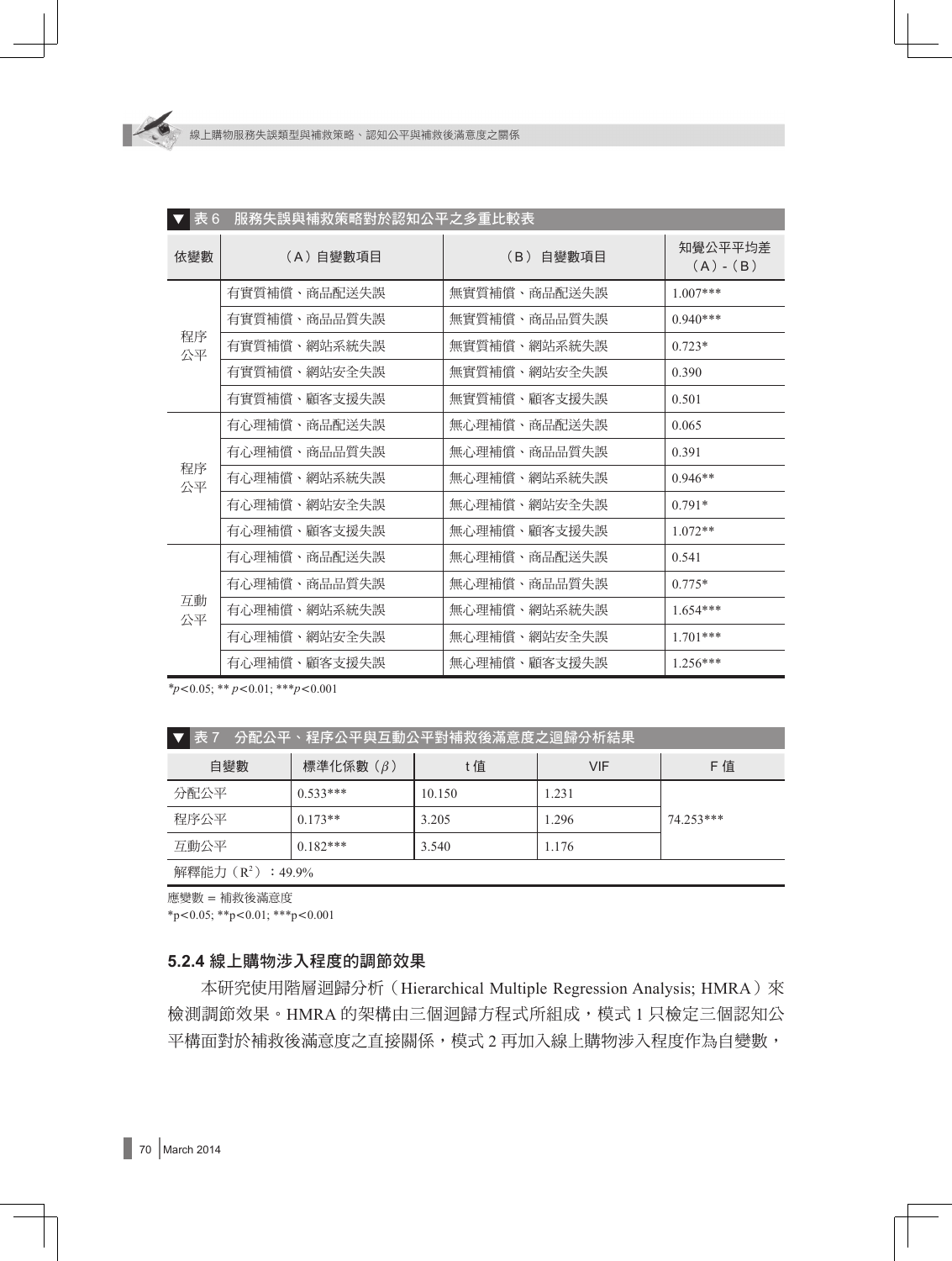最後在模式 3 中納入認知公平構面與線上購物涉入程度之交互作用項,經由模型解釋 能力的改變程度是否達到顯著水準來判定調節作用的存在與否,分析模式建立如下:

模式 1-----------*SSR*= $\beta_0 + \beta_1 * PDJ + \beta_2 * PPJ + \beta_3 * PIJ$ 

模式 2-----------*SSR*= $\beta_0 + \beta_1 * PDJ + \beta_2 * PJJ + \beta_3 * PIJ + \beta_4 * INV$ 

模式 3-----------*SSR*= $\beta_0 + \beta_1 * PDJ + \beta_2 * PPJ + \beta_3 * PIJ + \beta_4 * INV + \beta_5 * PDJ$  INV

 $+\beta_{6}$ <sup>\*</sup>*PPJ\_INV* + $\beta_{7}$ <sup>\*</sup>*PIJ\_INV* 

其中 $\beta_0$ 為截距、 $\beta_1-\beta_7$ 為係數、SSR 為補救後滿意度、PDJ 為分配公平、PPJ 為 程序公平、PIJ 為互動公平、INV 為線上購物涉入程度(調節變數)、PDJ\_INV 為分 配公平與涉入程度的交互作用項、PPJ\_INV 為程序公平與涉入程度的交互作用項、 PIJ INV 為互動公平與涉入程度的交互作用項。

此外,本研究採用 Cronbach (1987)以及 Aiken and West (1991) 的建議採用 「離均差化」法來降低因自變數間呈現高度的相關所引發之共線性問題。所謂的 「離均差化」是將認知公平的三個構面與涉入程度之原始資料「平均值化」(Mean Centered)(即每筆資料減掉該變數的平均數),以降低多元共線性問題,分析結果 如表 8 所示。

在模式 1 中,「分配公平」、「程序公平」、「互動公平」均對「補救後滿 意度」有顯著的直接影響,與前述 MANOVA 結果一致,模型之解釋能力  $(\mathrm{R}^2)$ 為 49.9%,達顯著水準 (ΔF=74.253, p<0.001), 表示三個認知公平對補救後滿 意度具有顯著的解釋能力。模式 2 中加入了「線上購物涉入程度」後,模型之解 釋能力 (R2) 為 50.3%,增加的幅度 (0.4%) 並未達統計上的顯著性 (ΔF=1.761, p>0.05),表示「線上購物涉入程度」並不會直接影響「補救後滿意度」。最後, 在模式 3 中加入了三個交互作用項之後,模型之解釋能力(R $^2$ )為 52.1%,增加的幅 度(1.8%)達統計上的顯著性( $\Delta$ F=2.767, p<0.05),表示至少有一個交互作用項 對「補救後滿意度」有顯著的影響,而「線上購物涉入程度」亦扮演單純調節效果角 色(Pure Moderator)。檢視模式 3 的標準化係數( $\beta$ )後發現,僅有「分配公平」與 「線上購物涉入程度」的交互作用項能顯著地影響「補救後滿意度」,因此假說 4a 受到統計上的顯著支持。換言之,「線上購物涉入程度」並無法調節「程序公平」與 「補救後滿意度」間的關係以及無法調節「互動公平」與「補救後滿意度」間的關 係,假說 4b 和 4c 無法受到統計上的顯著支持。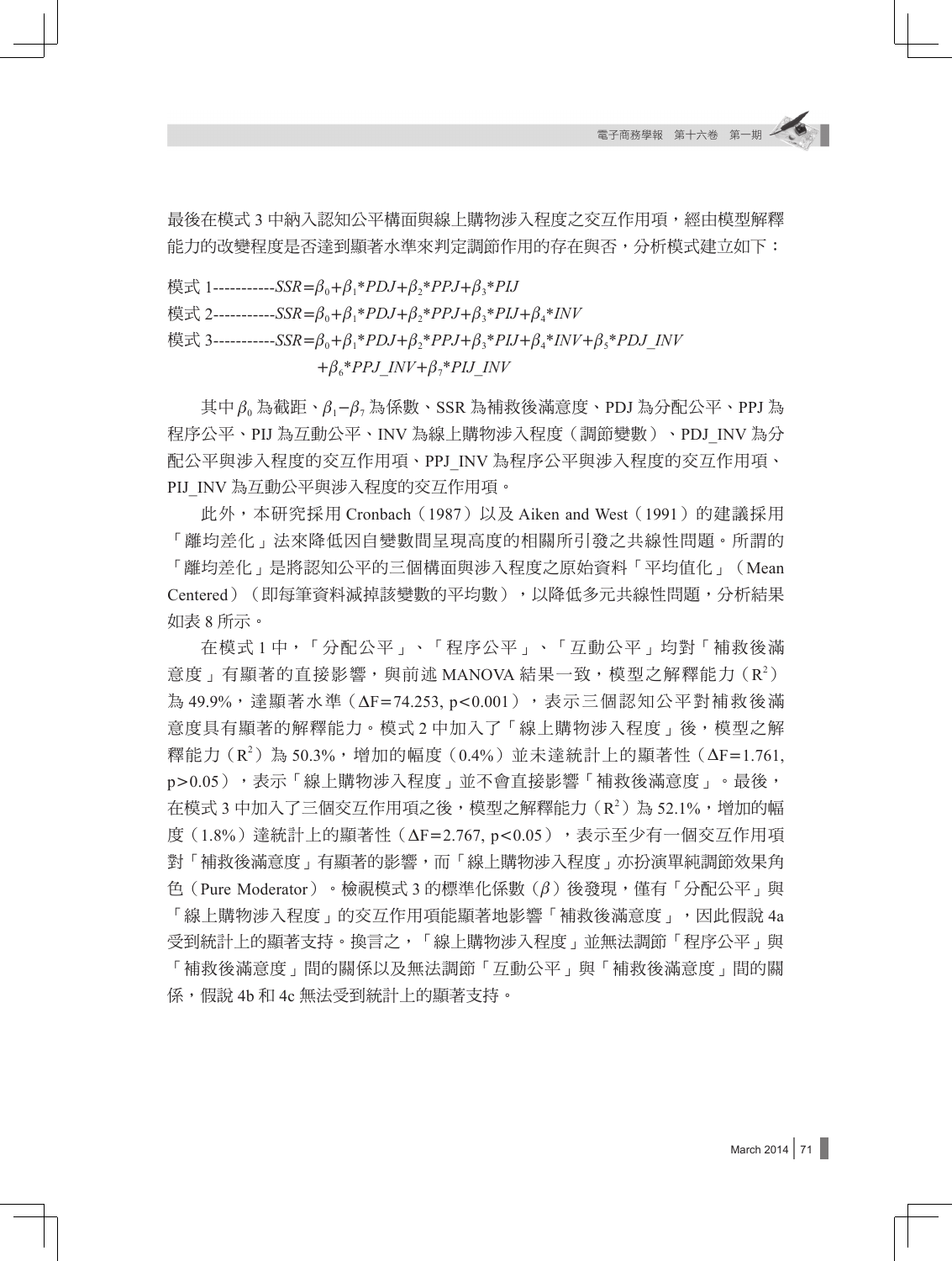| 表 8<br>認知公平與線上購物涉入程度對補救後滿意度之階層迴歸分析                                                           |            |                 |       |              |            |  |  |  |
|----------------------------------------------------------------------------------------------|------------|-----------------|-------|--------------|------------|--|--|--|
| 模式                                                                                           | 變數         | 標準化<br>係數 $(β)$ | $R^2$ | $\Delta R^2$ | $\Delta F$ |  |  |  |
|                                                                                              | <b>PDJ</b> | $0.533***$      |       | 0.499        | 74.253***  |  |  |  |
| 模式 1<br>$SSR = \beta_0 + \beta_1 * \text{PDJ} + \beta_2 * \text{PPJ} + \beta_3 * \text{PIJ}$ | PPJ        | $0.173**$       | 0.499 |              |            |  |  |  |
|                                                                                              | PIJ        | $0.182***$      |       |              |            |  |  |  |
|                                                                                              | <b>PDJ</b> | $0.531***$      |       | 0.004        | 1.761      |  |  |  |
| 模式 2                                                                                         | <b>PPJ</b> | $0.172**$       |       |              |            |  |  |  |
| $SSR = \beta_0 + \beta_1 * PDJ + \beta_2 * PPJ + \beta_3 * PIJ + \beta_4 * INV$              | PIJ        | $0.186***$      | 0.503 |              |            |  |  |  |
|                                                                                              | <b>INV</b> | $-0.063$        |       |              |            |  |  |  |
|                                                                                              | <b>PDJ</b> | $0.540***$      |       |              |            |  |  |  |
|                                                                                              | PPJ        | $0.180**$       |       |              |            |  |  |  |
| 模式 3                                                                                         | PIJ        | $0.180**$       |       |              |            |  |  |  |
| $SSR = \beta_0 + \beta_1 * PDJ + \beta_2 * PPJ + \beta_3 * PIJ + \beta^4 * INV$              | <b>INV</b> | $-0.076$        | 0.521 | 0.018        | $2.767*$   |  |  |  |
| $+\beta_{5}$ *PDJ_INV+ $\beta_{6}$ *PPJ_INV+ $\beta^{7}$ *PIJ_INV                            | PDJ_INV    | $0.132*$        |       |              |            |  |  |  |
|                                                                                              | PPJ_INV    | $-0.084$        |       |              |            |  |  |  |
|                                                                                              | PIJ INV    | 0.030           |       |              |            |  |  |  |

PDJ:分配公平;PPJ:程序公平;PIJ:互動公平;SSR:補救後滿意度;INV:線上購物涉入程度  $*p<0.05$ ;  $*p<0.01$ ;  $**p<0.001$ 

# **6.** 討論與意涵

整體而言,本研究分析結果認為,在不同的服務失誤情境下,不同的補救策略會 造成不同程度的認知公平,進而影響顧客的滿意度,而顧客的涉入程度亦會影響認知 公平與滿意度間的關係。本研究延續了 Smith et al.(1999)根據資源交換原理觀點所 提出「顧客會比較偏好能夠與其所遭遇之損失相同型熊的資源補救方式」之看法,並 同時將認知公平之前因(補救策略、服務失誤)與後果(補救後滿意度)以及顧客在 線上購物之涉入程度納入研究模式中,希望能做為後續研究的基礎。此外,過去未有 研究從認知公平的角度來探討服務失誤類型與補救策略交互作用的影響,本研究對於 不同失誤情境下給予不同補救策略所造成的公平認知程度,可提升研究人員對於服務 失誤補救的了解。以下分別針對各項研究結果進行說明,並提出實務意涵與未來研究 建議。

根據分析結果顯示,網路購物之顧客在遭受到服務失誤時,會因為實質補救和 心理補救而產生較佳的認知公平性。其中,實質補救僅會提高顧客所感受到的分配公 平與程序公平,而心理補救則會同時影響分配公平、程序公平及互動公平。根據本研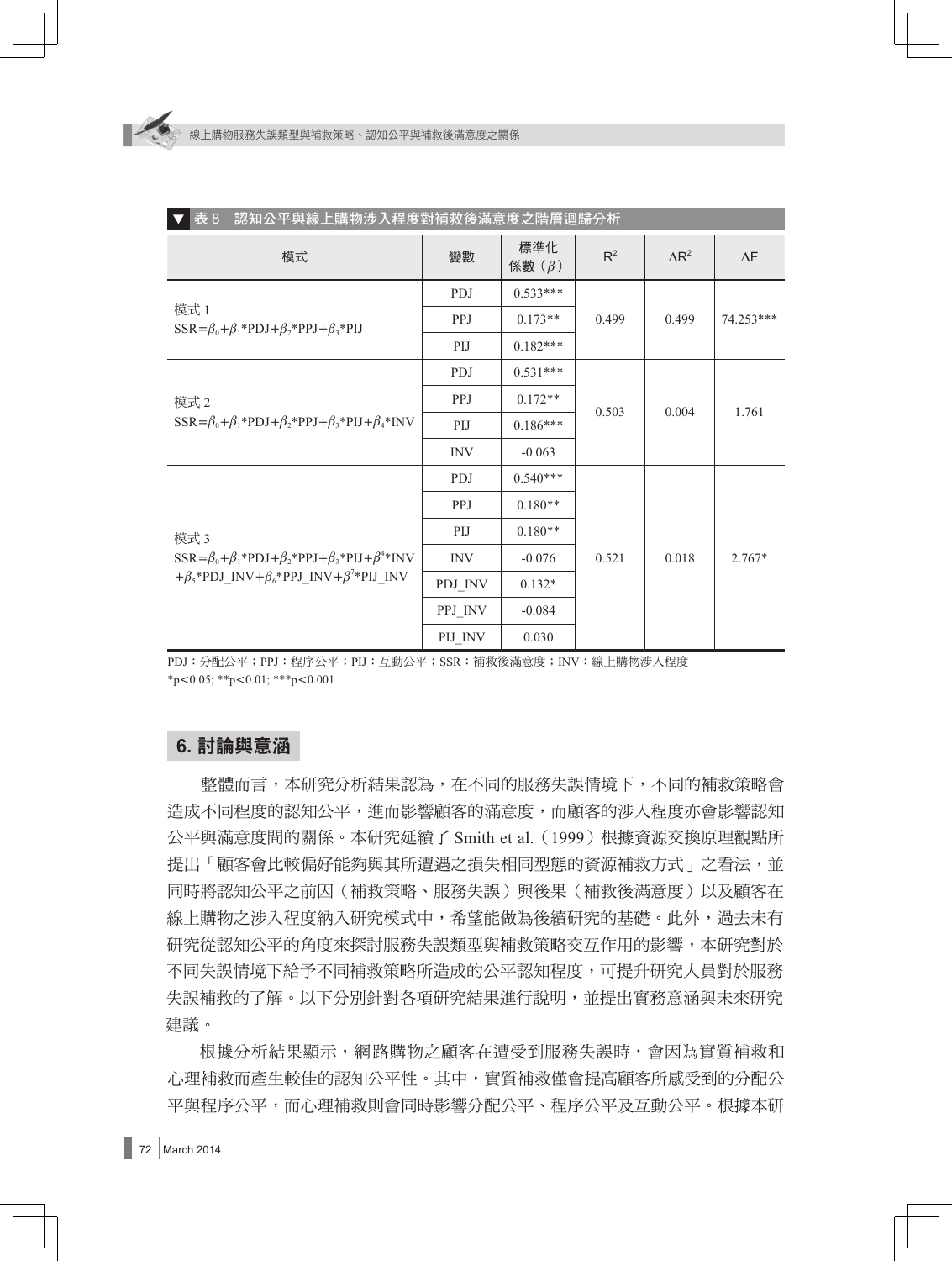究之假說推論基礎,分配公平牽涉到實質利益的獲得,主要應該是受到實質補救的影 響,但本研究之分析結果卻顯示該類型的公平亦與心理補救之間具有高度相關性。主 要的理由可能是在本研究的心理補償情境操弄下,受測者感受到原來因為失誤而遭遇 的損失已可有效平復,亦屬於一種實質利益的獲得,因此能感受到較佳的分配公平。 有鑑於此,未來研究應在心理補償情境的操弄上進行調整,以便和實質補償所獲得的 效果之間有所區隔。

本研究也發現,不同的服務失誤情境,也需要不同的服務補救策略。在考慮到程 序公平的部分,當服務失誤情境乃是與商品配送、商品品質及網站系統有關時,實質 補救會是較佳的策略;若當服務失誤情境涉及網站系統、網站安全及顧客支援時,則 心理補救則會比實質補救來的有效。其中值得注意的是,在網站系統失誤的情境下, 實質補救和心理補救都能有效提高顧客的認知程序公平。若考慮到互動公平的部分, 當服務失誤情境涉及商品品質、網站系統、網站安全及顧客支援時,心理補救會是較 佳策略,但實質補救並未在不同情境中展現顯著的不同效果。值得注意的是,在分配 公平部分,實質補救和心理補救並未因服務失誤情境的不同,而有不同的影響力。換 言之,無論發生何種服務失誤,兩種補救方式均能讓顧客感受到較佳的分配公平性。 此結果亦可能與前述所提及之實驗操弄有關,也就是說本研究之心理補償操弄會讓受 測者回復原來失去的利益,建議在未來的研究中進行更多的驗證。此外,雖然假說 2b 和 2d 獲得統計上的支持,但從分析結果可以發現,在網站系統失誤的情境下,實 質補償的有無會顯著地影響到程序公平,而在商品品質失誤的情境下,心理補償的有 無亦會讓顧客感受到不同程度的互動公平,此結果與本研究之前推論略有差異。可能 的原因在於,本研究所操弄的網站系統失誤情境,由於不確定交易是否成功,可能會 造成顧客財務上的損失,因此實質上的補償可能會帶來顯著的效果;而收到商品時發 現品質與預期不符的商品品質失誤情境,亦有可能會導致顧客心理上的不滿,因此需 要透過口頭上的致歉來進行彌補。然而,此兩個與推論基礎相左的分析結果,仍需要 後續研究來加以驗證,以便提高我們對不同失誤情境下所需補償類型的了解。整體而 言,本研究在補救策略與服務失誤的交互作用分析結果與資源交換原理的概念一致, 也就是說相同性質的資源交換會使顧客感受到較多的公平,亦即顧客會依據所遭受的 失誤型態來評估業者所提供的補償策略是否合宜,進而影響其認知公平。因此,業者 在提供補救方案時,可視失誤的情境來決定要提供成本較為低廉的心理補救方式(如 口頭道歉),或是給於具有經濟價值的實質補償(如折價券)。

本研究分析結果亦顯示,當網路購物顧客感受到較佳的分配公平、程序公平 與互動公平時,會展現較高的補救後滿意度,此結果和 Maxham III and Netemeyer  $(2003)$  • Mattila and Patterson  $(2004)$  • Mattila and David  $(2005)$  • Hocutt et al.(2006)、Patterson et al.(2006)以及 del Río-Lanza et al.(2009)的研究結果一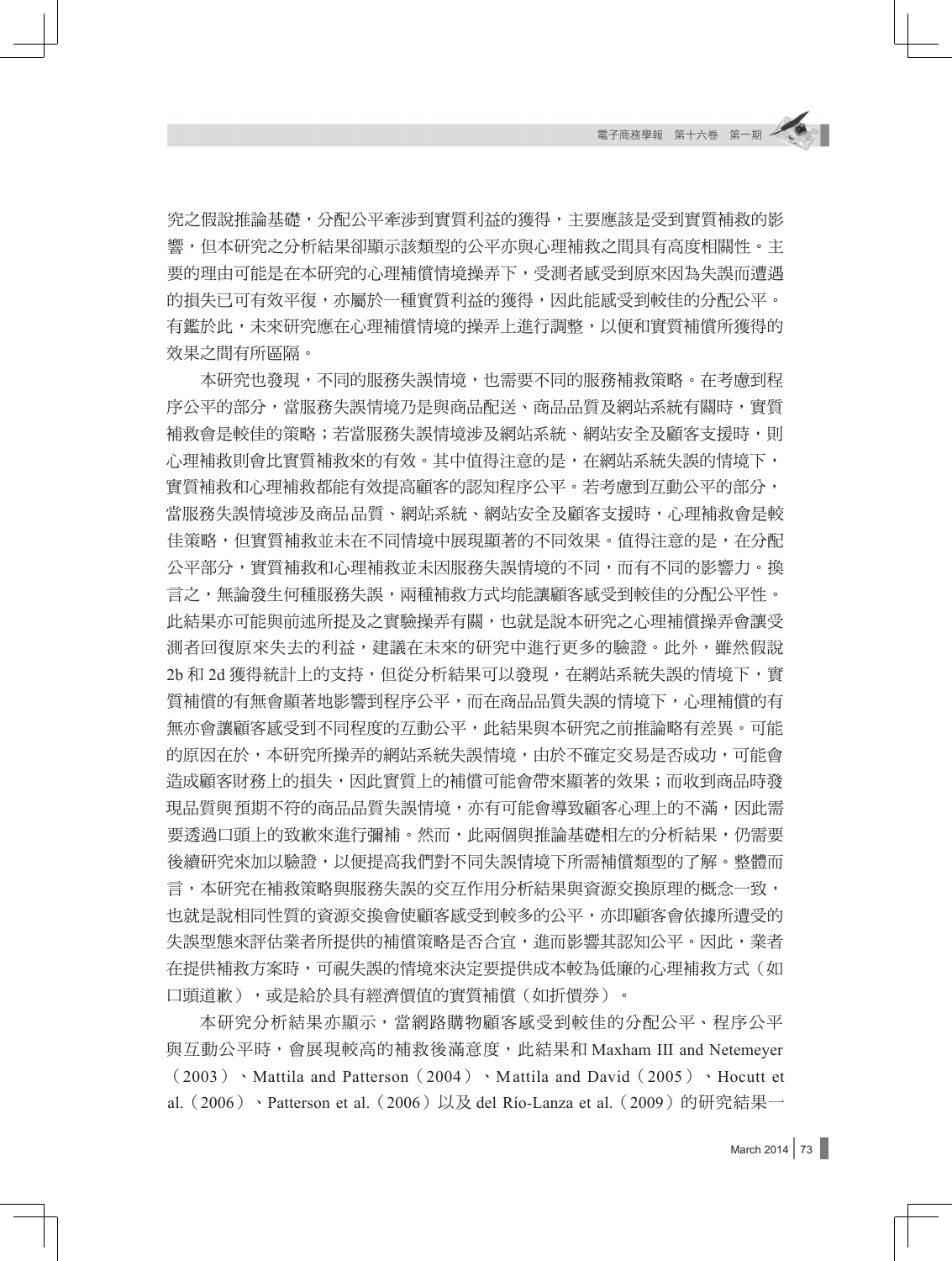致。當顧客在接受補救措施後,其認為業者所提供的補救方式(如口頭道歉、致贈折 價券、給予折扣以及免費退換貨品)是公平的,或是業者在提供補救的過程中有效率 及有彈性地解決失誤事件,以及業者在解決失誤事件時表現出親切與誠懇的態度,都 會對顧客的補救後滿意度有所助益。而在影響補救後滿意度的效果上,分配公平相較 於其他公平的影響程度較大,研究結果和 Mattila(2001)及 Patterson et al.(2006) 相同。換言之,業者在發展補救策略時,應加強發展會影響分配公平之因素,將能使 得顧客表現出更佳的滿意度。

最後,根據本研究分析結果可發現,顧客本身之線上購物涉入程度會對於其在 分配公平與補救後滿意度的關係上造成調節的作用,亦即顧客因個人需求、價值觀、 興趣及欲達成之目標的不同,會顯著影響其在經歷補救過後的滿意度反應。換言之, 對涉入程度高的顧客而言,業者能否針對服務失誤提供適當、充足的補救方式是更形 重要的。相較於其他顧客而言,高度涉入的顧客更可能會購買線上的商品(Richard, 2005),並且會經常透過網路來傳播訊息,同時分享本身的經驗以及給予他人意見 (Hoffman and Novak, 1996)。因此,業者需多加留心高度涉入的線上購物顧客,使 其在補救過後仍對於購物網站維持正面的評價,不只是增加其再次購買商品的意願, 也避免傳遞負向的口碑影響網站之聲譽。此外,值得注意的是,在程序公平與互動公 平的影響上,涉入程度並無扮演調節效果的角色,代表無論顧客的涉入程度高低,只 要業者能秉持正確、迅速的方法及良好的態度來處理服務失誤的問題,均能讓顧客 感到滿意。然而,相較於其他媒體而言,網際網路充斥著大量的資訊,是一種屬於 高度涉入化的媒體(Novak et al., 2000),研究中受測者高涉入程度(涉入程度平均 值 3.67)之結果亦支持此論點。換言之,經由購物網站購物之顧客皆有一定之涉入 程度,也會造成高低涉入程度的差別並不夠大,亦可能因此造成線上購物涉入程度 對於程序公平及互動公平與補救後滿意度之關係無顯著調節作用的結果。Webster and Sundaram (1998) 與 Watson (2012) 的研究提出了服務關鍵性 (Service Criticality) 的概念,乃是指顧客認為特定服務無失誤的重要性認知,與本研究之線上購物涉入程 度的概念相近。然而,前者指的是顧客希望線上購物時服務能被正確執行的程度,而 後者則是顧客認為線上購物與自己的攸關程度,兩者所指標的略有不同,但皆會對線 上服務失誤與補救後的滿意度產生影響,未來研究亦可以此為基礎進行更深入的探 討。

本研究僅就大學生與研究生族群進行探討,研究結果可能無法全然適用全體購 買族群。因此,後續研究可擴展至更大範圍或其他消費族群,藉此比較不同族群之間 是否有所差異,亦可經由收集縱斷面之資料再次驗證本研究之模型。此外,顧客在遭 遇購物網站自身的失誤過後,負向情緒的反應必定高漲,且可能會影響後續之購買行 為。因此,研究顧客之負向情緒反應對於瞭解顧客在服務補救之購後行為應能有所助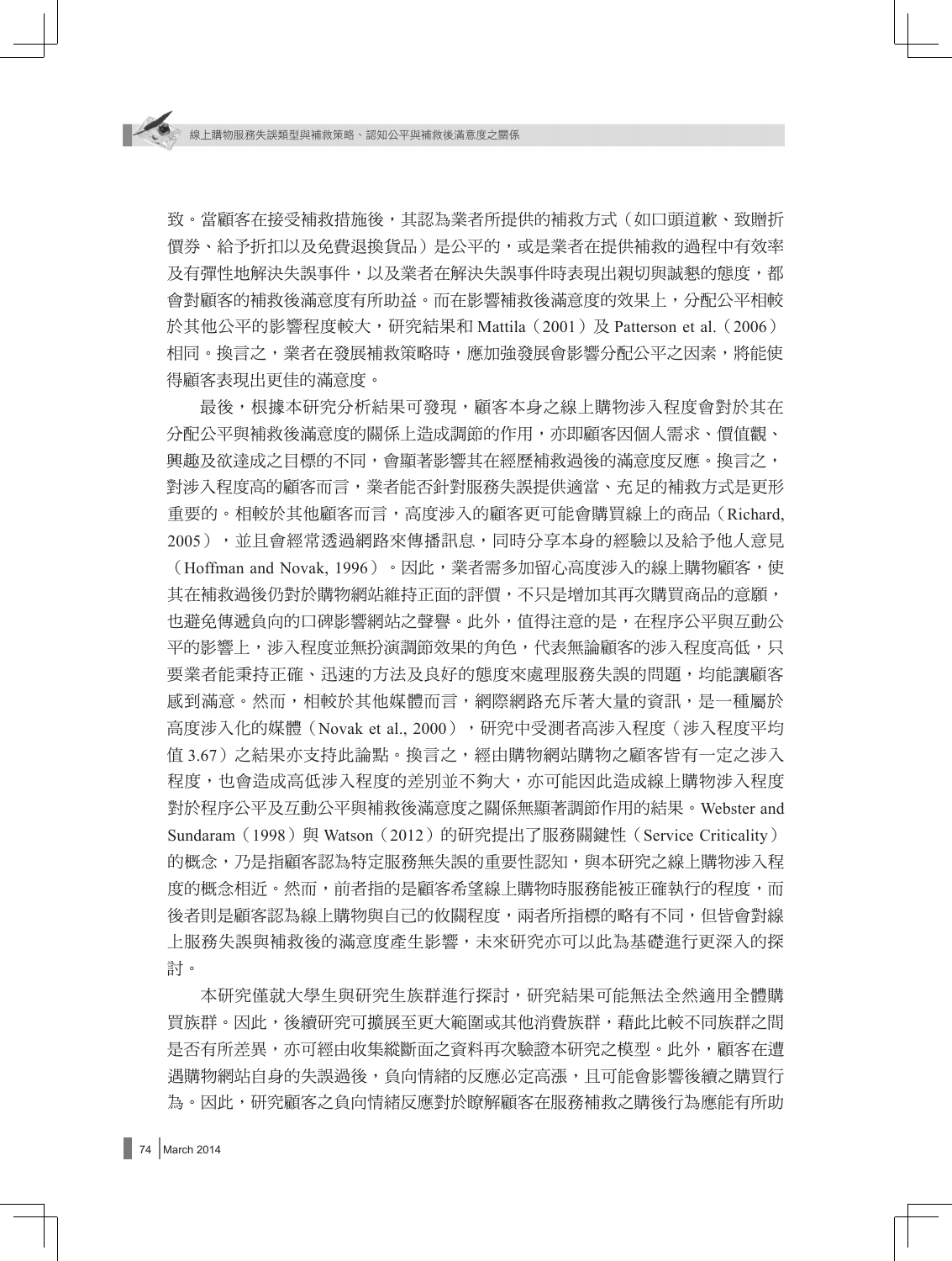益,未來之研究可將顧客之負向情緒反應納入考量。而在研究情境設計方面,本研究 設定服務失誤的發生源自於購物網站業者本身,並且由購物網站業者自行針對服務失 誤提供補救。然而發生失誤的原因可能是業者或者與業者合作的廠商所造成,也有可 能是顧客本身之問題。因此,未來的研究者可針對不同的發生原因是否會影響顧客的 行為進行更深入的探索,使之更臻完善。此外,消費者過去的失誤經驗(是否為二次 失誤?)或廠商過去的服務品質(廠商過去是否常常發生失誤?),亦將干擾服務失 誤與滿意度之間的關係,因此本研究之研究結果僅限於第一次失誤的情境,建議未來 的研究可加入過去消費經驗作為調節變數,以便了解過去的失誤經驗所扮演的角色。

### 參考文獻

- 鄭雅嵐(2012)。2012 台灣網友線上購物行為調査。取自 2012 年 1 月 31 日, http:// mic.iii.org.tw/aisp/reports/reportdetail.asp?docid=CDOC20120102007&pag=people
- Aiken, L. S., & West, S. G. (1991). *Multiple regression: Testing and interpreting interactions*. London: Sage.
- Anderson, J. C., & Gerbing, D. W. (1988). Structural equation modeling in practice: A review and recommended two-step approach. *Psychological Bulletin*, *103*(3), 411- 423.
- Arora, R. (1982). Validation of an S-O-R model for situation, enduring, and response components of involvement. *Journal of Marketing Research*, *19*(4), 505-516.
- Aurier, P., & Siadou-Martin, B. (2007). Perceived justice and consumption experience evaluations: A qualitative and experimental investigation. *International Journal of Service Industry Management*, *18*(5), 450-471.
- Barwise, P., Elberse, A., & Hammond, K. (2002). Marketing and the Internet. In Weitz, B. A., & Wensley, R. (Eds.), *Handbook of marketing* (527-557). London: Sage.
- Berry, L. L., & Parasuraman, A. (1991). *Marketing services: Competing through quality*. New York: The Free Press.
- Bitner, M. J., Booms, B. H., & Tetreault, M. S. (1990). The service encounter: Diagnosing favorable and unfavorable incidents. *Journal of Marketing*, *54*(1), 71-84.
- Bitner, M. J., Brown, S. W., & Meuter, M. L. (2000). Technology infusion in service encounters. *Journal of Academy of Marketing Science*, *28*(1), 138-149.
- Bloch, P. H., & Richins, M. L. (1983). A theoretical model for the study of product importance perceptions. *Journal of Marketing*, *47*(3), 69-81.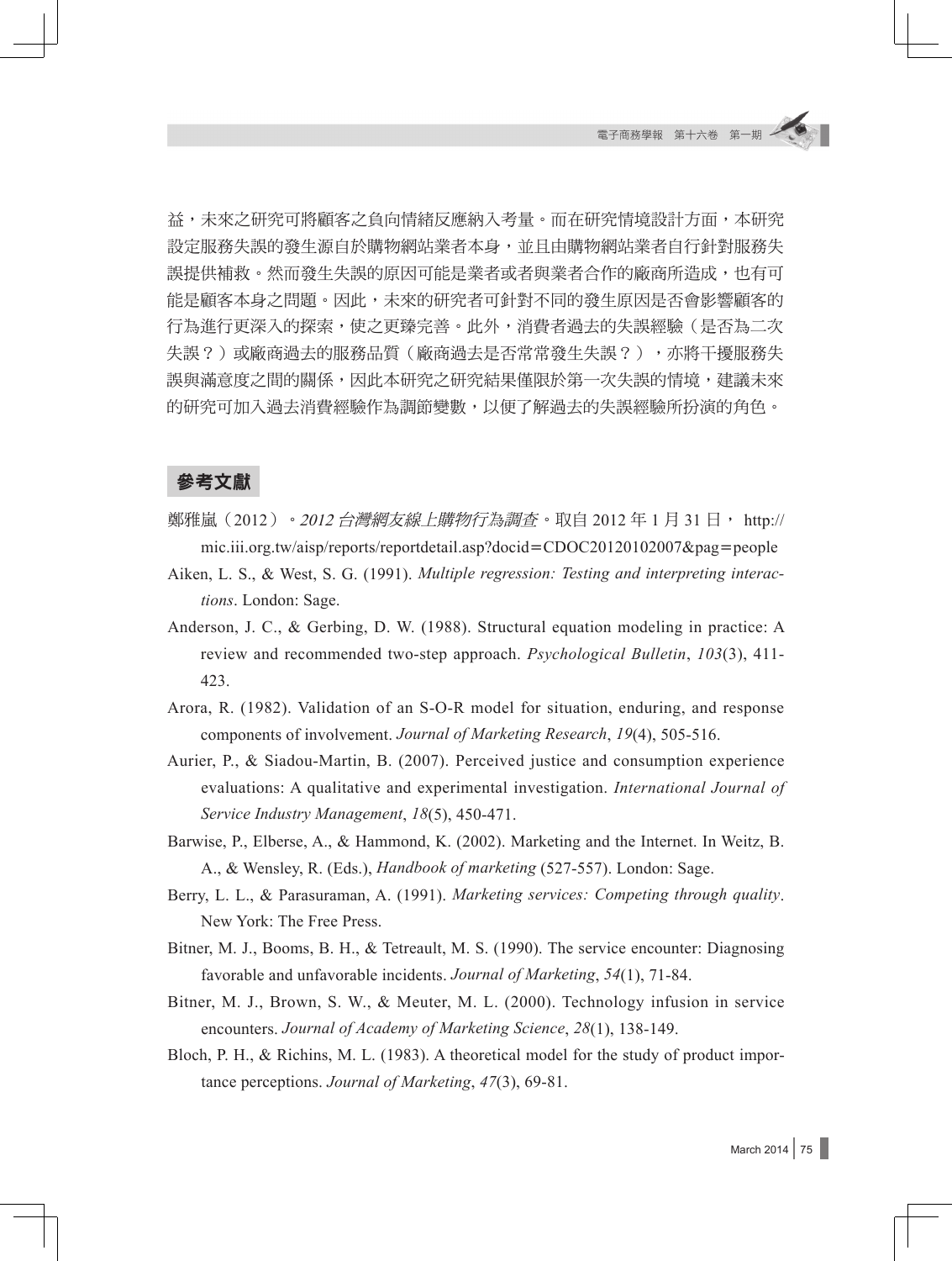- Blodgett, J. G., Hill, D. J., & Tax, S. S. (1997). The effects of distributive, procedural, and interactional justice on post-complaint behavior. *Journal of Retailing*, *73*(2), 185-210.
- Boshoff, C. (1997). An experimental study of service recovery options. *International Journal of Service Industry Management*, *8*(2), 110-130.
- Brinberg, D., & Wood, R. (1983). A resource exchange theory analysis of consumer behavior. *Journal of Consumer Research*, *10*(3), 330-337.
- Chang, Y. W., & Chang, Y. H. (2010). Does service recovery affect satisfaction and customer loyalty? An empirical study of airline services. *Journal of Air Transport Management*, *16*(6), 340-342.
- Chaudhuri, A. A. (2000). Macro analysis of the relationship of product involvement and information search: The role of risk. *Journal of Marketing Theory and Practice*, *8*(1), 1-15.
- Collier, J. E., & Bienstock, C. C. (2006). Measuring service quality in e-retailing. *Journal of Service Research*, *8*(3), 260-275.
- Cronbach, L. J. (1987). Statistical tests for moderator variables: Flaws in analyses recently proposed. *Psychological Bulletin*, *102*(3), 414-417.
- del Río-Lanza, A. B., Vázquez-Casielles, R., & Díaz-Martín, A. M. (2009). Satisfaction with service recovery: Perceived justice and emotional responses. *Journal of Business Research*, *62*(8), 775-781.
- Forbes, L. P., Kelley, S. W., & Hoffman, K. D. (2005). Typologies of e-commerce retail failures and recovery strategies. *Journal of Services Marketing*, *19*(5), 280-292.
- Goodman, P. S., Mark, F. F., Javier, L., & Pamela, R. S. (1995). Customer-firm relationships, involvement and customer satisfaction. *Academy of Management Journal*, *38*(5), 1310-1324.
- Goodwin, C., & Ross, I. (1992). Customer responses to service failures: Influence of procedural and interactional fairness perceptions. *Journal of Business Research*, *25*(2), 149- 163.
- Gore, P., Madhavan, S., McClung, G., & Riley, D. (1994). Consumer involvement in nonprescription medicine purchase decisions. *Journal of Health Care Marketing*, *14*(2), 16-20.
- Gronroos, C. (1988). Service quality: The six criteria of good perceived service quality. *Review of Business*, *9*(3), 10-13.
- Hair, J. T., Anderson, R. E., Tatham, R. L., & Black, W. C. (1995). *Multivariate data analysis with readings* (4th ed.). Englewood Cliffs, NJ: Prentice-Hall.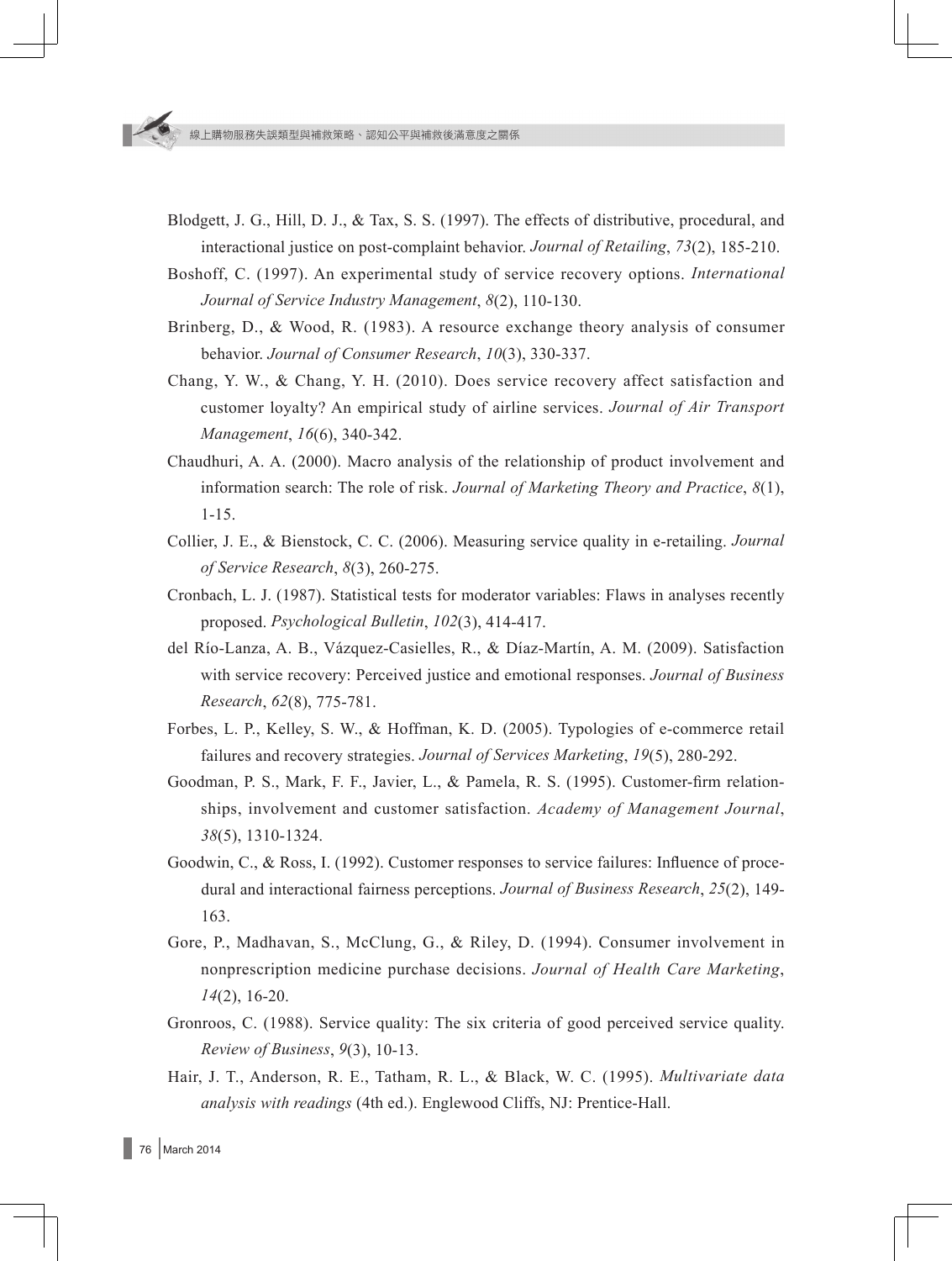- Harris, K. E., Grewal, D., Mohr, L. A., & Bernhardt, K. L. (2006). Consumer responses to service recovery strategies: The moderating role of online versus offline environment. *Journal of Business Research*, *59*(4), 425-431.
- Hart, C. W., Heskett, J. L., & Sasser W. E. (1990). The profitable art of service recovery. *Harvard Business Review*, *68*(4), 148-156.
- Hocutt, M. A., Bowers, M. R., & Donavan, D. T. (2006). The art of service recovery: Fact or fiction? *Journal of Services Marketing*, *20*(3), 199-207.
- Hoffman, D. L., & Novak, T. P. (1996). Marketing in hypermedia computer-mediated environments: Conceptual foundations. *Journal of Marketing*, *60*(3), 50-68.
- Hoffman, K. D., & Kelley, S. W. (2000). Perceived justice needs and recovery evaluation: A contingency approach. *European Journal of Marketing*, *34*(3/4), 418-433.
- Holloway, B. B., & Beatty, S. E. (2003). Service failure in online retailing: A recovery opportunity. *Journal of Service Research*, *6*(1), 92-105.
- Holloway, B. B., & Beatty, S. E. (2008). Satisfiers and dissatisfiers in the online environment: A critical incident assessment. *Journal of Service Research*, *10*(4), 347-364.
- Holloway, B. B., Wang, S., & Parish, J. T. (2005). The role of cumulative online purchasing experience in service recovery management. *Journal of Interactive Marketing*, *19*(3), 54-66.
- Houston, M. J., & Rothschild, M. L. (1978). Conceptual and methodological perspectives in involvement. In Houston, M. J., & Rothschild, M. L. (Eds.), *Research frontiers in marketing: Dialogues and directions* (184-187). Chicago: American Marketing Association.
- Huppertz, J. W., Arenson, S. J., & Evans, R. W. (1978). An application of equity theory to buyer-seller exchange situations. *Journal of Marketing Research*, *15*(5), 250-260.
- Jarvis, C. B., MacKenzie, S. B., & Podsakoff, P. M. (2003). A critical review of construct indicators and measurement model misspecification in marketing and consumer research. *Journal of Consumer Research*, *30*(2), 199-218.
- Keaveney, S. M. (1995). Customer switching behavior in service industries: An exploratory study. *Journal of Marketing*, *59*(2), 71-82.
- Kelley, S. W., & Davis, M. A. (1994). Antecedents to customer expectations for service recovery. *Journal of the Academy of Marketing Science*, *22*(1), 52-61.
- Kim, M. J., Chung, N., & Lee, C. K. (2011). The effect of perceived trust on electronic commerce: Shopping online for tourism products and services in South Korea. *Tourism Management*, *32* (2), 256-265.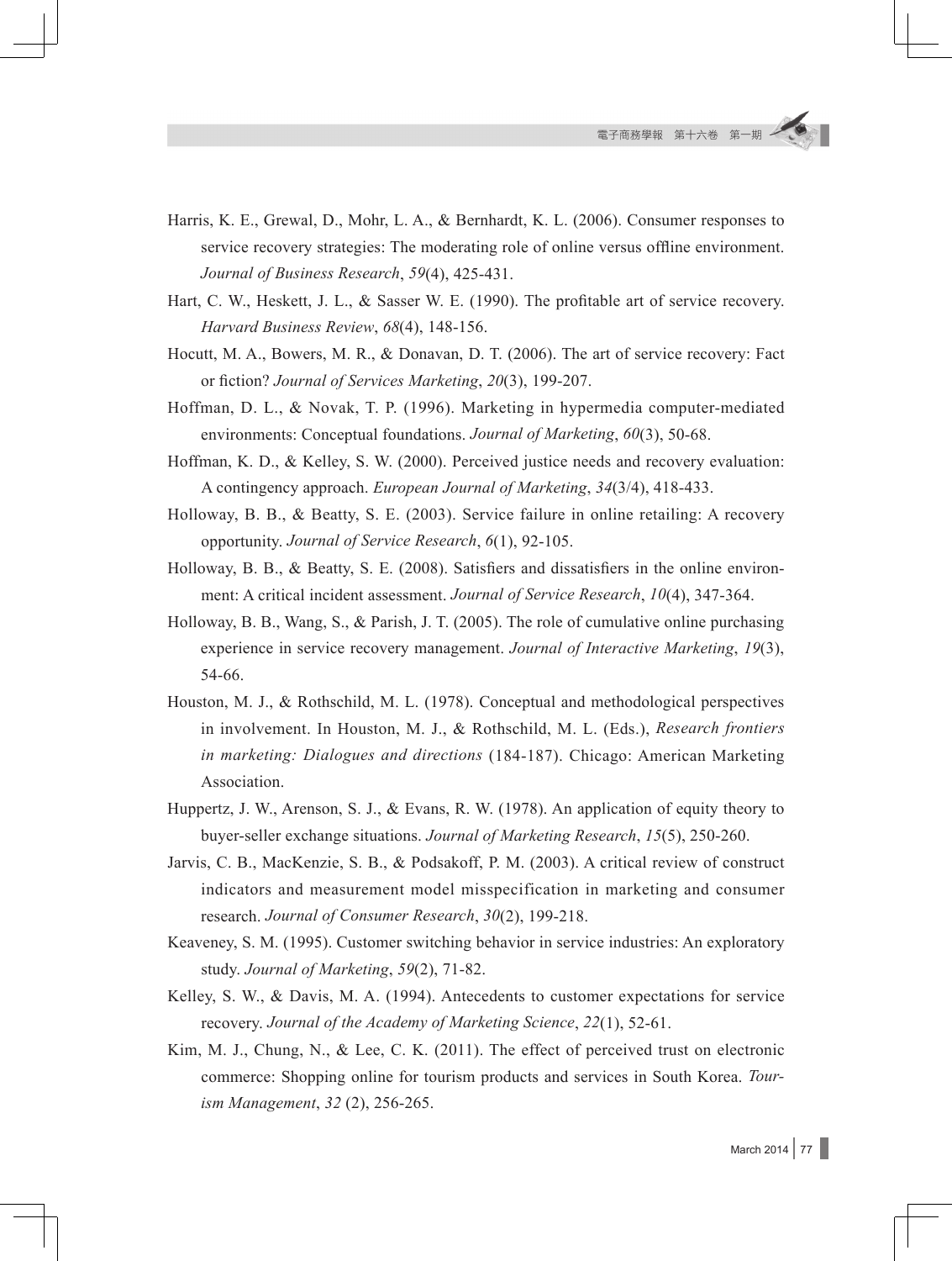- Kleinbaum, D. G., Kupper, L. L., & Muller, K. E. (1988). *Applied regression analysis and other multivariable methods*. Boston, MA: PWS Publishing Co.
- Konovsky, M. A. (2000). Understanding procedural justice and its impact on business organizations. *Journal of Management*, *26*(3), 489-511.
- Koufaris, M. (2002). Applying the technology acceptance model and flow theory to online customer behavior. *Information Systems Research*, *13*(2), 205-223.
- Kuo, Y. F., & Wu, C. M. (2012). Satisfaction and post-purchase intentions with service recovery of online shopping websites: Perspectives on perceived justice and emotions. *International Journal of Information Management*, *32*(2), 127-138.
- Kuo, Y. F., Yen, S. T., & Chen, L. H. (2011). Online auction service failures in Taiwan: Typologies and recovery strategies. *Electronic Commerce Research and Applications*, *10*(2), 183-193.
- Lian, J. W., & Lin, T. M. (2008). Effects of consumer characteristics on their acceptance of online shopping: Comparisons among different product types. *Computers in Human Behavior*, *24*(1), 48-65.
- Maheswaran, D., & Meyers-Levy, J. (1990). The influence of message framing and issue involvement. *Journal of Marketing Research*, *27*(3), 361-367.
- Martin, S. S., Camarero, C., & José, R. S. (2011). Does involvement matter in online shopping satisfaction and trust? *Psychology & Marketing*, *28*(2), 145-167.
- Mattila, A. S. (2001). The impact of relationship type on customer loyalty in a context of service failures. *Journal of Service Research*, *4*(2), 91-101.
- Mattila, A. S., & David, C. (2005). The impact of choice on fairness in the context of service recovery. *Journal of Services Marketing*, *19*(5), 271-279.
- Mattila, A. S., & Patterson, P. G. (2004). Service recovery and fairness perceptions in collectivist and individualist contexts. *Journal of Service Research*, *6*(4), 336-346.
- Maxham III, J. G. (2001). Service recovery's influence on consumer satisfaction, positive word-of-mouth, and purchase intentions. *Journal of Business Research*, *54*(1), 11-24.
- Maxham III, J. G., & Netemeyer, R. G. (2003). Firms reap what they sow: The effects of employee shared values and perceived organizational justice on customer evaluations of complaint handling. *Journal of Marketing*, *67*(1), 46-62.
- McCollough, M. A., Berry, L. L., & Yadav, M. S. (2000). An empirical investigation of customer satisfaction after service failure and recovery. *Journal of Services Research*, *3*(2), 121-137.
- Miller, J. L., Craighead, C. W., & Karwan, K. R. (2000). Service recovery: A framework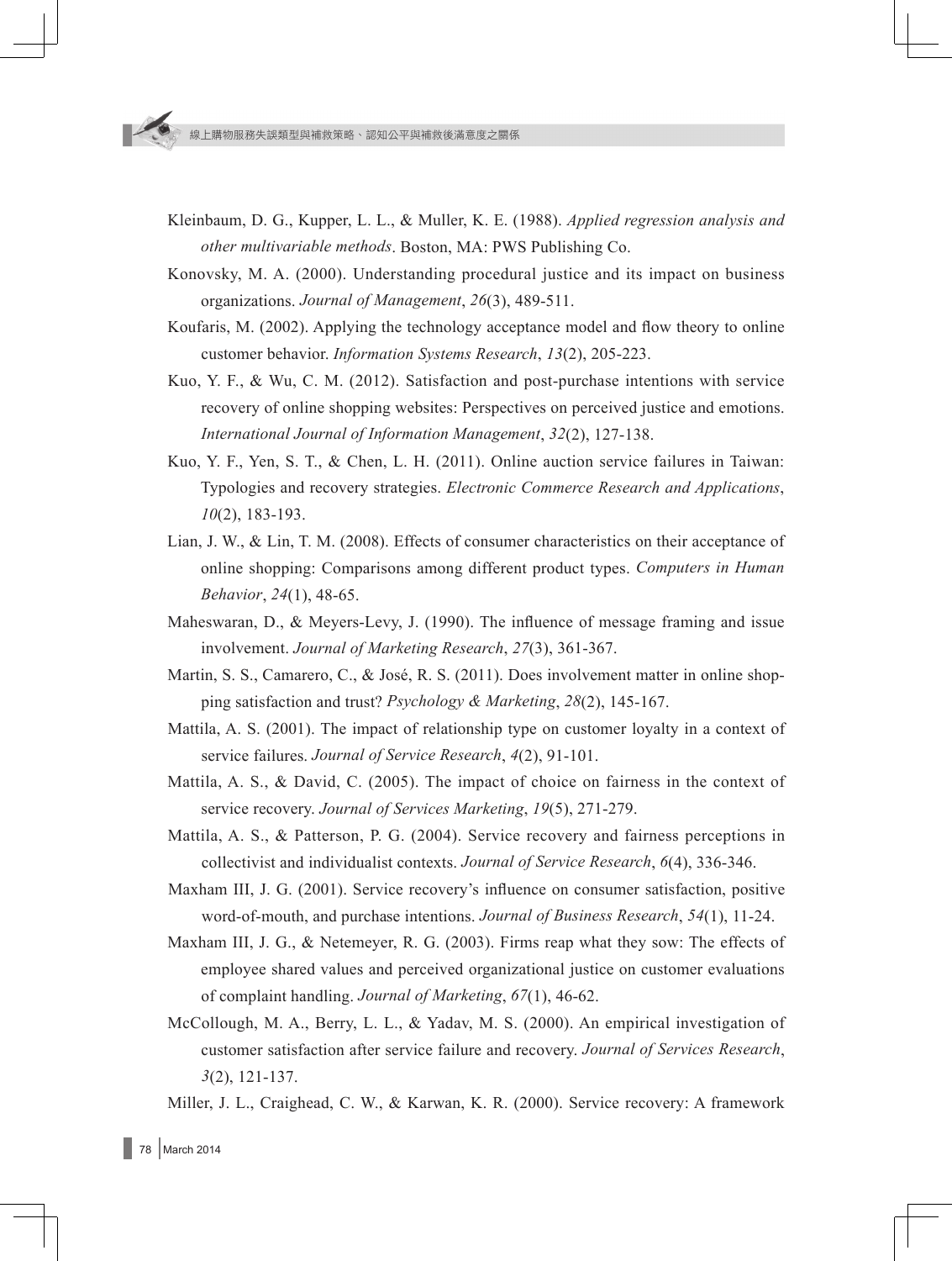and empirical investigation. *Journal of Operations Management*, *18*(4), 387-400.

Novak, T. P., Hoffman, D. L., & Yung, Y. F. (2000). Modeling the flow construct in online environments: A structural modeling approach. *Marketing Science*, *19*(1), 22-42.

- Oliver, R. L., & Swan, J. E. (1989). Consumer perceptions of interpersonal equity and satisfaction in transaction: A field survey approach. *Journal of Marketing*, *53*(2), 21- 35.
- Patterson, P. G., Cowley, E., & Prasongsukarn, K. (2006). Service failure recovery: The moderating impact of individual-level cultural value orientation on perceptions of justice. *International Journal of Research in Marketing*, *23*(2), 263-277.
- Richard, M. O. (2005). Modeling the impact of Internet atmospherics on surfer behavior. *Journal of Business Research*, *58*(12), 1632-1642.
- Ringle, C. M., Wende, S., & Will, S. (2005). *SmartPLS 2.0 (M3) Beta, Hamburg*. Retrieved January 30, 2013, from http://www.smartpls.de
- Schoefer, K. (2008). The role of cognition and affect in the formation of customer satisfaction judgments concerning service recovery encounters. *Journal of Consumer Behaviour*, *7*(3), 210-221.
- Shim, S., Eastlick, M. A., Lotz, S. L., & Warrington, P. (2001). An on-line prepurchase intentions model: The role of intention to search. *Journal of Retailing*, *77*(3), 397-416.
- Slama, M. E., & Tashchian, A. (1985). Selected socioeconomic and demographic characteristics association with purchasing involvement. *Journal of Marketing*, *49*(1), 71-82.
- Smith, A. K., Bolton, R. N., & Wagner, J. (1999). A model of customer satisfaction with service encounters involving failure and recovery. *Journal of Marketing Research*, *36*(3), 356-372.
- Sparks, B. A., & McColl-Kennedy, J. R. (2001). Justice strategy options for increased customer satisfaction in a services recovery setting. *Journal of Business Research*, *54*(3), 209-218.
- Spreng, R. A., Harrell, G. D., & Mackoy, R. D. (1995). Service recovery: Impact on satisfaction and intentions. *Journal of Service of Marketing*, *9*(1), 15-23.
- Tax, S. S., & Brown, S. W. (1998), Recovering and learning from service failure. *Sloan Management Review*, *40*(1), 75-88.
- Urbach, N., & Ahlemann, F. (2010), Structural equation modeling in information systems research using partial least squares. *Journal of Information Technology Theory and Application*, *11*(2), 5-40.
- Vázquez-Casielles, R., Álvarez, L. R., & Martín, A. M. D. (2010). Perceived justice of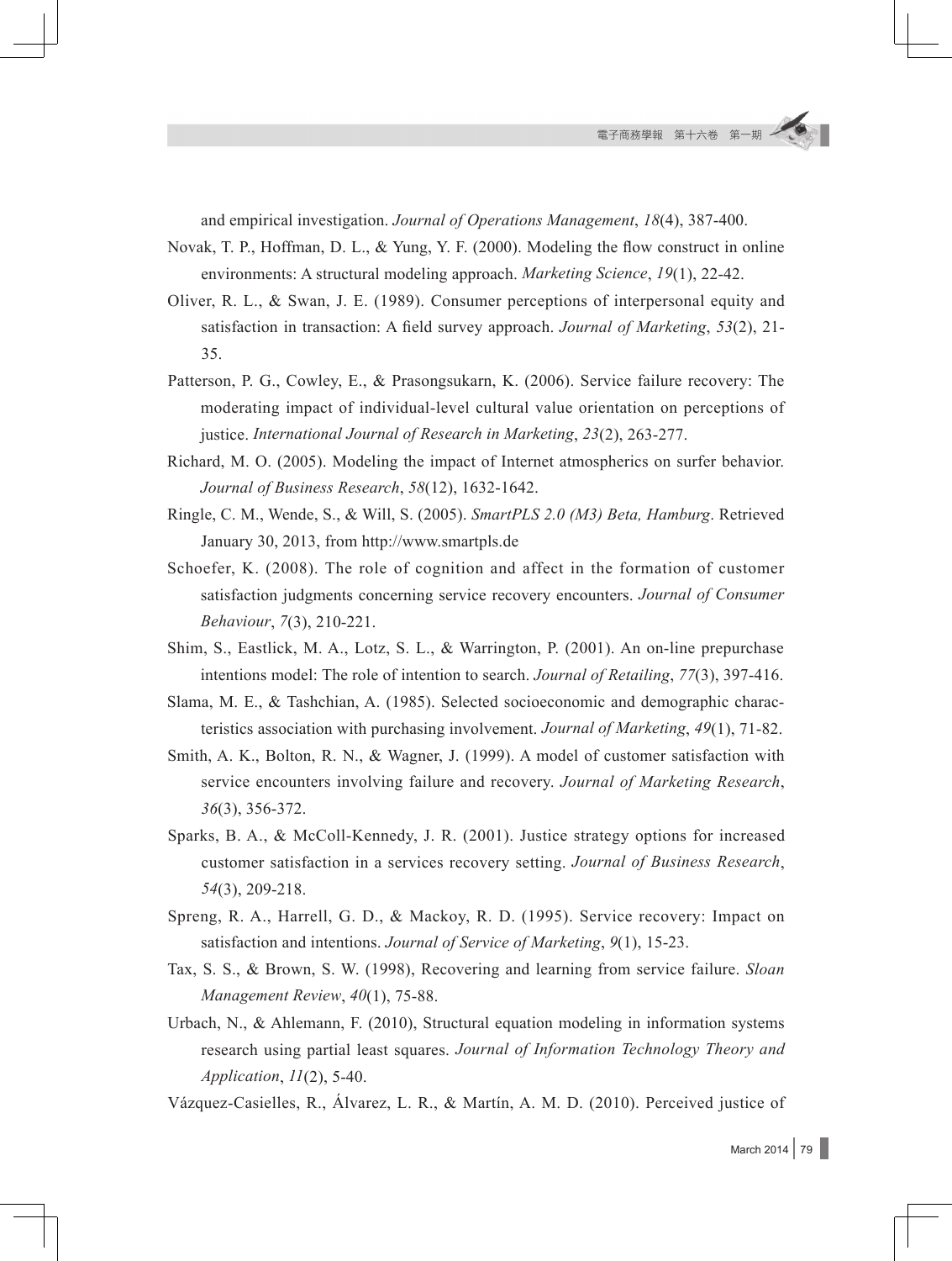service recovery strategies: Impact on customer satisfaction and quality relationship. *Psychology & Marketing*, *27*(5), 487-509.

- Wang, Y. S., Wu, S. C., Lin, H. H., & Wang, Y. Y. (2011). The relationship of service failure severity, service recovery justice and perceived switching costs with customer loyalty in the context of e-tailing. *International Journal of Information Management*, *31*(4), 350-359.
- Watson, S. (2012). Consumer responses to service situations: Tests for main and interaction effects. *Journal of Retailing and Consumer Services*, *19*(3), 287-296.
- Webster, C., & Sundaram, D. S. (1998). Service consumption criticality in failure recovery. *Journal of Business Research*, *41*(2), 153-159.
- Weun, S., Beatty, S. E., & Jones, M. A. (2004). The impact of service failure severity on service recovery evaluations and post-recovery relationships. *Journal of Services Marketing*, *18*(2), 133-146.
- Wirtz, J., & Mattila, A. S. (2004). Consumer responses to compensation, speed of recovery and apology after a service failure. *International Journal of Service Industry Management*, *15*(2), 150-166.
- Yoo, C. Y., & Stout, P. A. (2001). Factors affecting users' interactivity with the web site and the consequences of users' interactivity. In Taylor, C. R. (Ed.), *Proceedings of the 2001 Conference of the American Academy of Advertising* (53-60). Villanova, PA: American Academy of Advertising.
- Zaichkowsky, J. L. (1985). Measuring the involvement construct. *Journal of Consumer Research*, *12*(3), 341-352.
- Zaichkowsky, J. L. (1994). The personal involvement inventory: Reduction, revision, and application to advertising. *Journal of Advertising*, *23*(3), 59-70.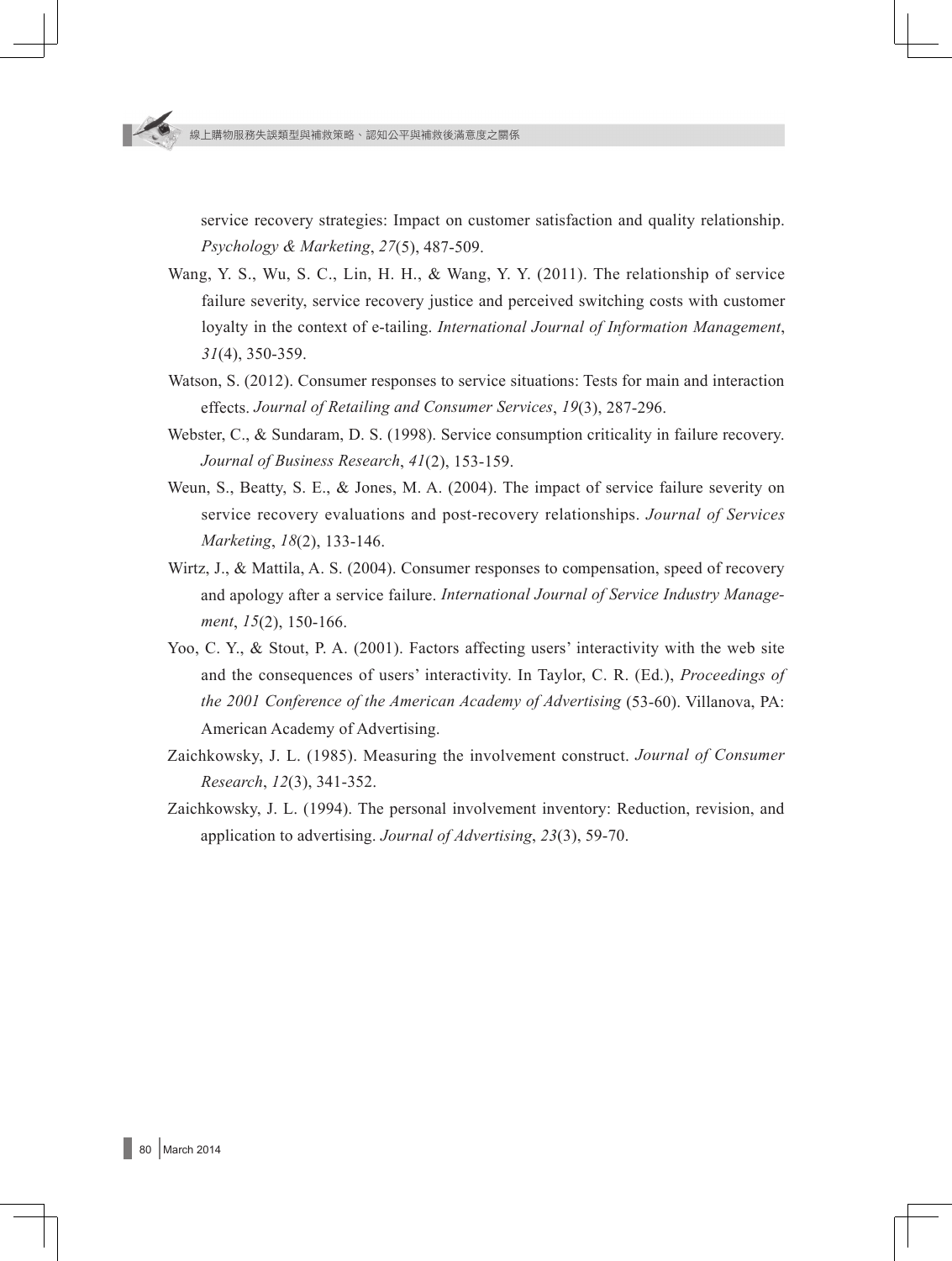# 附錄**1**

#### 服務失誤與服務補救的情境操弄

本研究的情境假設為消費者最近想在購物網站購買商品來犒賞自己在工作上的辛 勞,詳細的情境內容如下說明:

#### **1.** 服務失誤的情境操弄

(1) 商品配送失誤:

最近您好不容易將煩人的事情處理完,想買件東西來犒賞自己,於是在某家購物 網站上搜尋想購買的商品。當時購物網站正在舉辦周年慶,各類商品低價促銷中。您 在搜尋商品時,被某款特價為新台幣 999 元的鞋子所吸引。於是您購買該款鞋子並完 成線上付款後,系統網頁顯示您已成功完成此次交易,您抱著期待的心情等待所購買 的鞋子。然而,您收到購物網站的商品出貨通知後,卻一直沒收到鞋子,於是與客服 中心聯繫。

(2) 網站系統失誤:

最近您好不容易將煩人的事情處理完,想買件東西來犒賞自己,於是在某家購物 網站上搜尋想購買的商品。當時購物網站正在舉辦周年慶,各類商品低價促銷中。您 在搜尋商品時,被某款特價為新台幣 999 元的鞋子所吸引。於是您購買該款鞋子並完 成線上付款後,系統網頁顯示您已成功完成此次交易,您抱著期待的心情等待所購買 的鞋子。然而,當您購買此款鞋子並完成線上付款後,系統網頁並不像往常出現交易 成功的書面,且也未傳送交易成功之訊息到您的手機或電子郵件信箱。

(3) 商品品質失誤:

最近您好不容易將煩人的事情處理完,想買件東西來犒賞自己,於是在某家購物 網站上搜尋想購買的商品。當時購物網站正在舉辦周年慶,各類商品低價促銷中。您 在搜尋商品時,被某款特價為新台幣 999 元的鞋子所吸引。於是您購買該款鞋子並完 成線上付款後,系統網頁顯示您已成功完成此次交易,您抱著期待的心情等待所購買 的鞋子。當您收到鞋子之後,發現包裝並沒有損壞,但是鞋底的膠皮明顯脫落。 (4) 網站安全失誤:

最近您好不容易將煩人的事情處理完,想買件東西來犒賞自己,於是在某家購物 網站上搜尋想購買的商品。當時購物網站正在舉辦周年慶,各類商品低價促銷中。您 在搜尋商品時,被某款特價為新台幣 999 元的鞋子所吸引。於是您購買該款鞋子並完 成線上付款後,系統網頁顯示您已成功完成此次交易,您抱著期待的心情等待所購買 的鞋子。收到鞋子幾週後,有個自稱是該網站的客服人員來電,告訴您在當時付款的 過程中發生問題,請您依照該員所提供的步驟加以解決。您發現這可能是詐騙,於是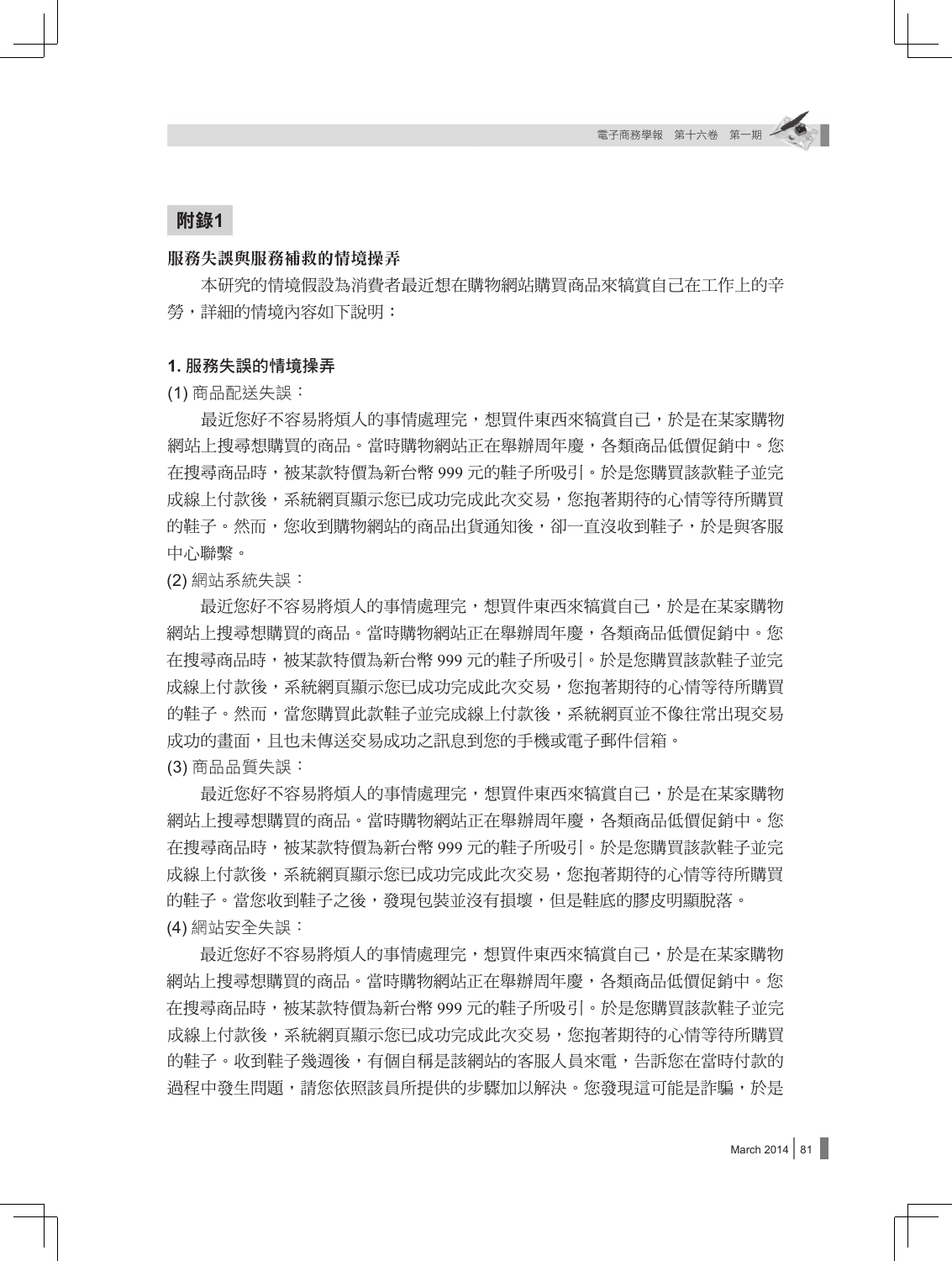去求證。查證後發現真的是詐騙。

(5) 顧客支援失誤:

最近您好不容易將煩人的事情處理完,想買件東西來犒賞自己,於是在某家購物 網站上搜尋想購買的商品。當時購物網站正在舉辦周年慶,各類商品低價促銷中。您 在搜尋商品時,被某款特價為新台幣 999 元的鞋子所吸引。由於該款鞋子特價新台幣 999 元,並未符合購物滿新台幣 1000 元可免運費宅配到府之規定,於是詢問客服中 心是否可以免運費。客服人員回答的過程中態度表現的愛理不理,敷衍您的問題,只 一直強調這是公司規定的。

#### **2.** 服務補救的情境操弄

- (1) 實質補償策略
	- A. 商品配送失誤、網站系統失誤、商品品質失誤與網站安全失誤: 客服人員聽完您的陳述之後,雖未給予口頭道歉,但表示會加以查明。經查 明後,為了彌補此次過失,已在您的會員帳戶中存入可下次折抵費用的電子 折價券。
	- B. 顧客支援失誤:

於是當下您撥打客訴電話抱怨此客服人員態度不佳。客訴人員聽完您的陳述 之後,雖未給予口頭道歉,但表示會查明。經查明後,為了彌補此次過失, 已在您的會員帳戶中存入可下次折抵費用的電子折價券,並表示會加強客服 人員的訓練。

- (2) 心理補償策略
	- A. 商品配送失誤、網站系統失誤、商品品質失誤與網站安全失誤: 客服人員聽完您的陳述之後,對於造成您的不便感到歉意,並表示會加以杳 明。查明之後,客服人員以謙恭的態度表示會寄出鞋子,但並未給予折價券 做為補償,且再度為此過失致歉,處理的過程讓您感受到該購物網站的真誠 態度。
	- B. 顧客支援失誤:

於是當下您撥打客訴電話抱怨此客服人員態度不佳。客訴人員聽完您的陳述 之後,對於造成您的不便感到歉意,並表示會查明。查明之後,客訴人員以 謙恭的態度表示會加強客服人員的訓練,但並未給予折價券做為補償,日再 度為此過失致歉,處理的過程讓您感受到該購物網站的真誠態度。

- (3) 實質與心理補償策略皆無
	- A. 商品配送失誤、網站系統失誤、商品品質失誤與網站安全失誤: 客服人員聽完您的陳述之後,並未給於口頭道歉,只表示會加以查明。查明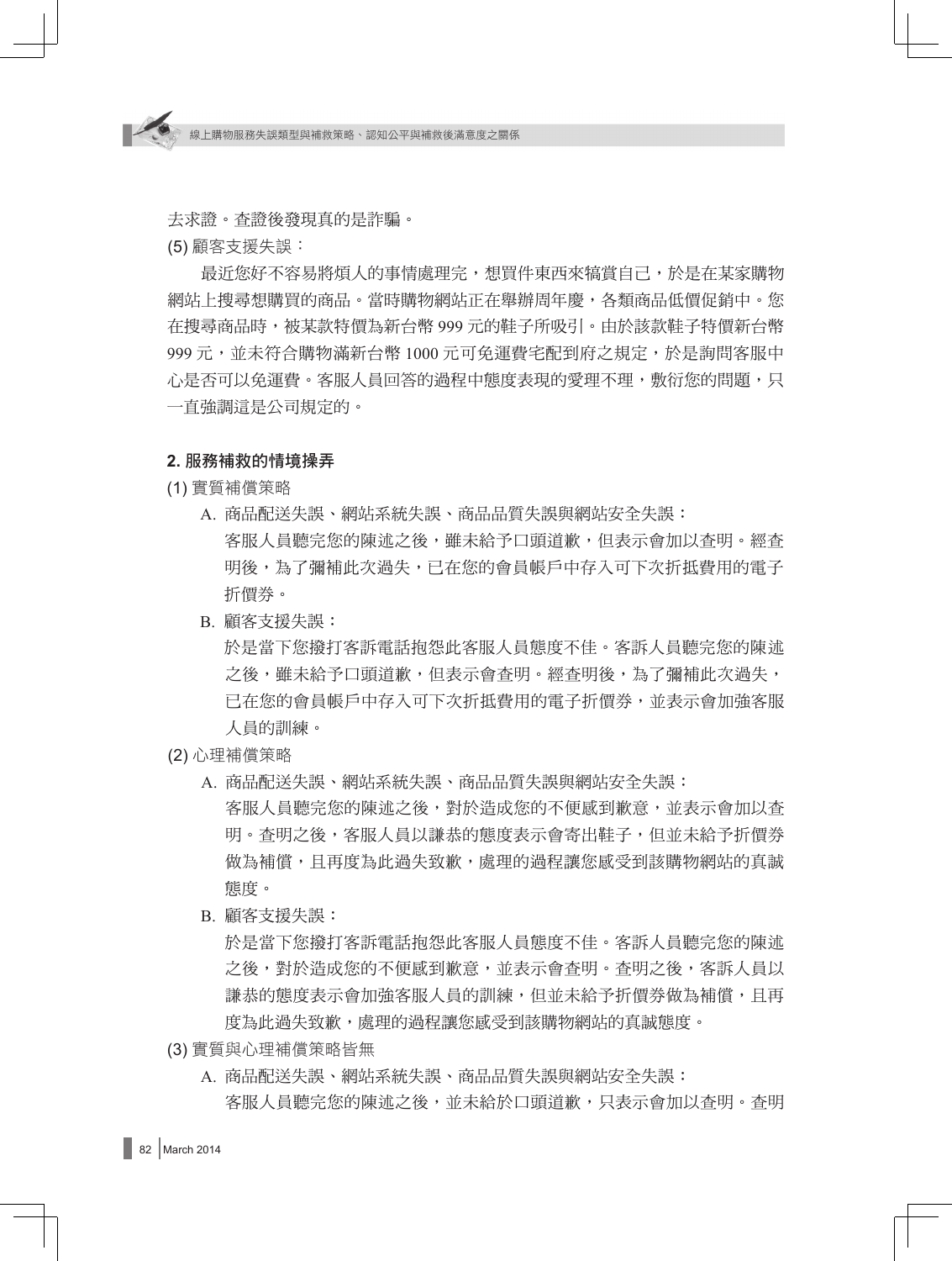之後,客服人員表示會寄出鞋子,但並未給予折價券做為補償。

- B. 顧客支援失誤: 於是當下您撥打客訴電話抱怨此客服人員態度不佳。客訴人員聽完您的陳述 之後,並未給於口頭道歉,只表示會查明。查明之後,客訴人員表示會加強 客服人員的訓練,但並未給予折價券做為補償。
- (4) 實質與心理補償策略皆有:
	- A. 商品配送失誤、網站系統失誤、商品品質失誤與網站安全失誤: 客服人員聽完您的陳述之後,對於造成您的不便感到歉意,並表示會查明。 經查明後,客服人員以謙恭的態度表示為了彌補此次過失,已在您的會員帳 戶中存入可下次折抵費用的電子折價券,同時會寄出鞋子,且再度為此過失 致歉,處理的過程讓您感受到該購物網站的真誠態度。
	- B. 顧客支援失誤:

於是當下您撥打客訴電話抱怨此客服人員態度不佳。客訴人員聽完您的陳述 之後,表示對於造成您的不便感到歉意,並表示會查明。經查明後,客訴人 員以謙恭的態度表示為了彌補此次過失,已在您的會員帳戶中存入可下次折 抵費用的電子折價券,且再度為此過失致歉,並表示會加強客服人員的訓 練,處理的過程讓您感受到該購物網站的真誠態度。